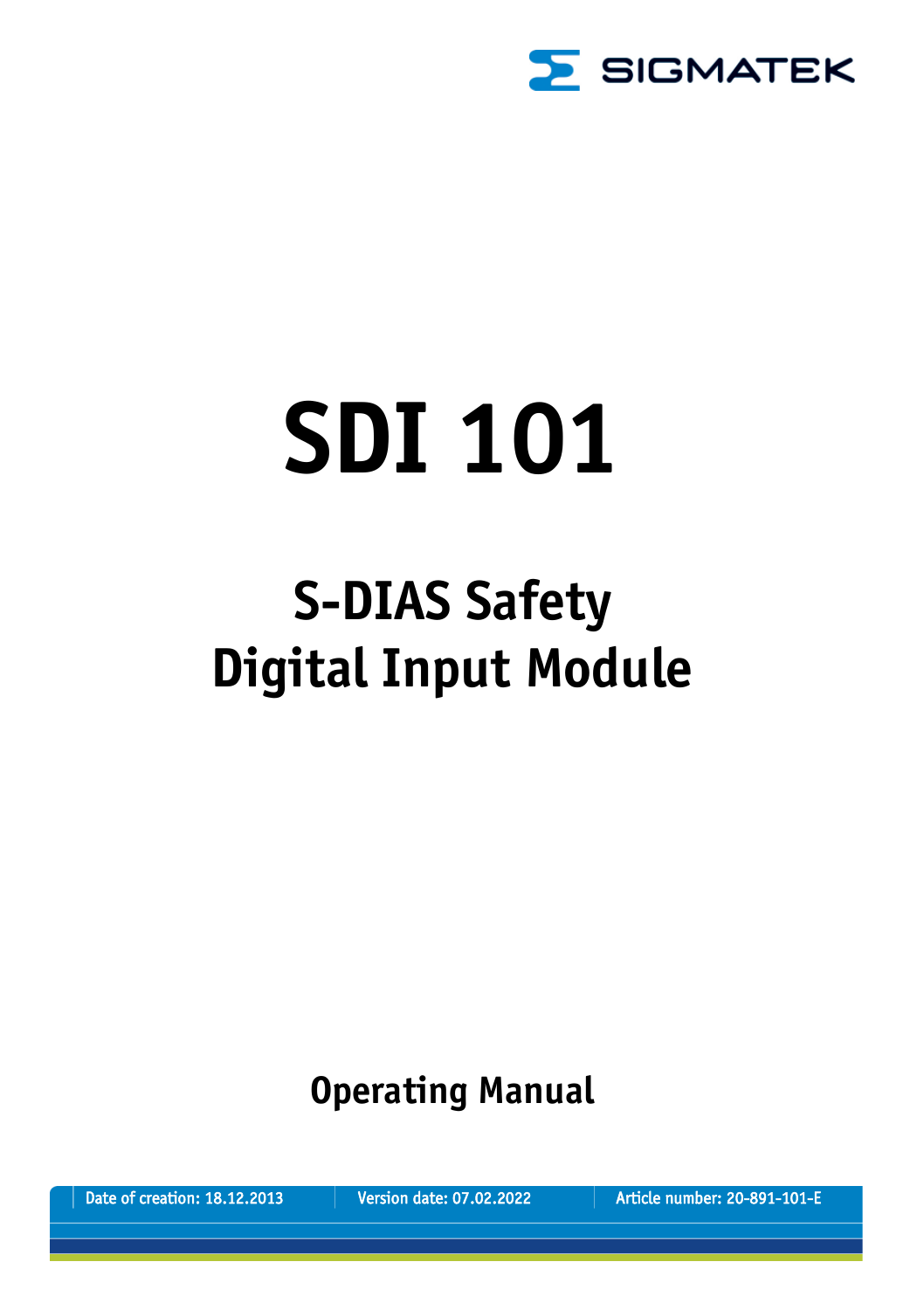**Publisher: SIGMATEK GmbH & Co KG A-5112 Lamprechtshausen Tel.: +43/6274/4321 Fax: +43/6274/4321-18 Email: office@sigmatek.at WWW.SIGMATEK-AUTOMATION.COM**

> **Copyright © 2013 SIGMATEK GmbH & Co KG**

#### **Translation from German**

**All rights reserved. No part of this work may be reproduced, edited using an electronic system, duplicated or distributed in any form (print, photocopy, microfilm or in any other process) without the express permission.**

**We reserve the right to make changes in the content without notice. The SIGMATEK GmbH & Co KG is not responsible for technical or printing errors in the handbook and assumes no responsibility for damages that occur through use of this handbook.**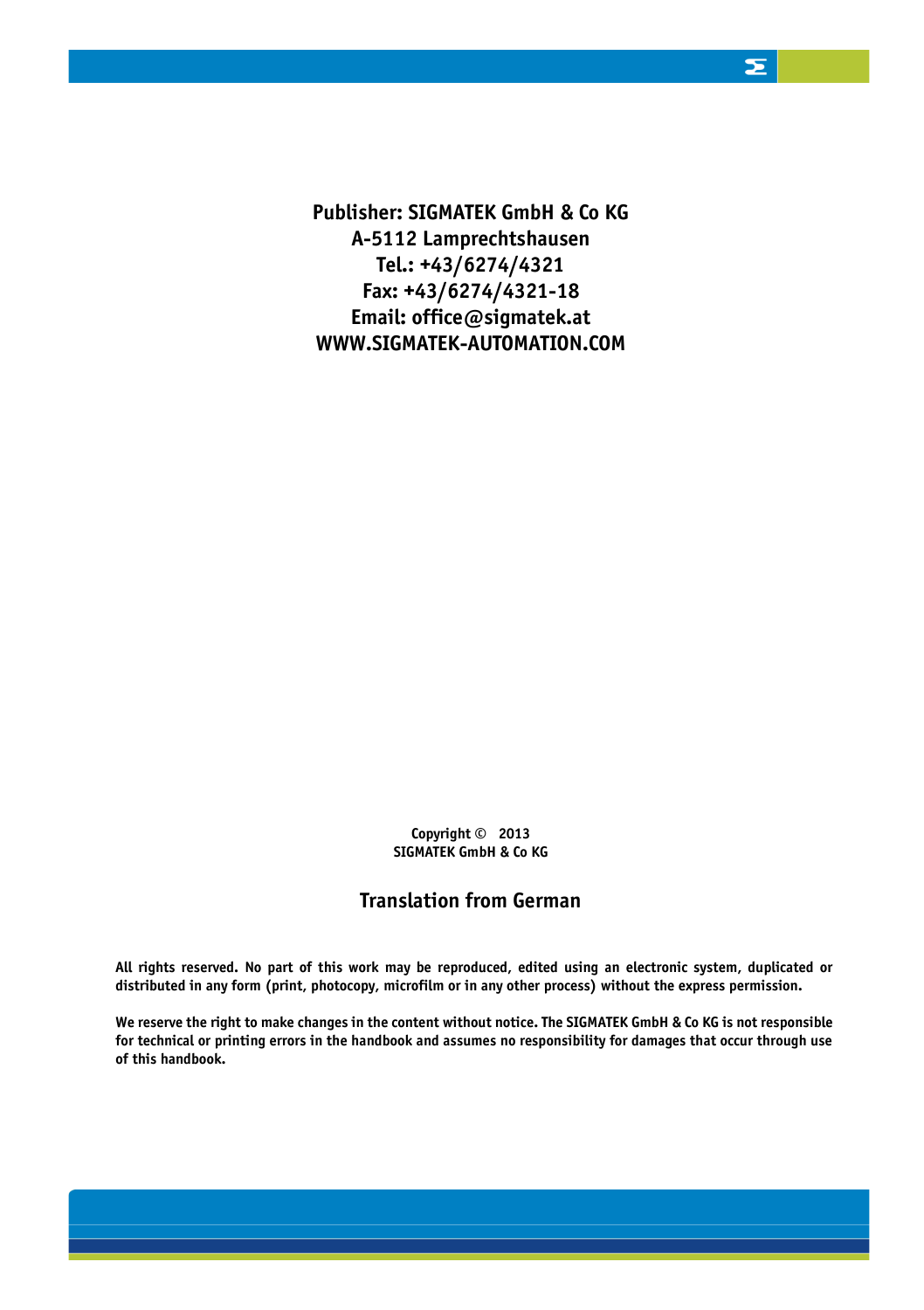

## **S-DIAS Safety Digital Input Module <b>SDI 101**

The S-DIAS SDI 101 Safety digital input module has the safety integrity level **SIL3** (EN / IEC 62061) or **Performancelevel e** (PL e) (EN ISO 13849-  $1/-2$ ).

The SDI 101 has:

- 10 Safe inputs (EN 61131-2; EN/IEC 62061 and EN ISO 13849- 1/-2)
- Doubled clock output signal (short-circuit proof)

The safety inputs are used for reading 10 actuator signals (Emergency Stop, confirmation button etc.).

To test inputs and detect cross circuits (e.g. Emergency Stop), the SDI 101 has two non-safe signal outputs, TA and TB.

The safety-related SDI 101 is ideal for use in systems with optional modules and interface variables according to Safety System Handbook, see homepage<sup>1</sup>.

To use the SDI 101 in an application, a Safety CPU module that regulates the synchronized communication with the safety modules using safe bus telegrams is also required. This also includes

- Processing the safe application and
- The distribution of configuration data to remote safety modules.



<sup>&</sup>lt;sup>1</sup> Using the search function with the keyword "Safety System Handbook"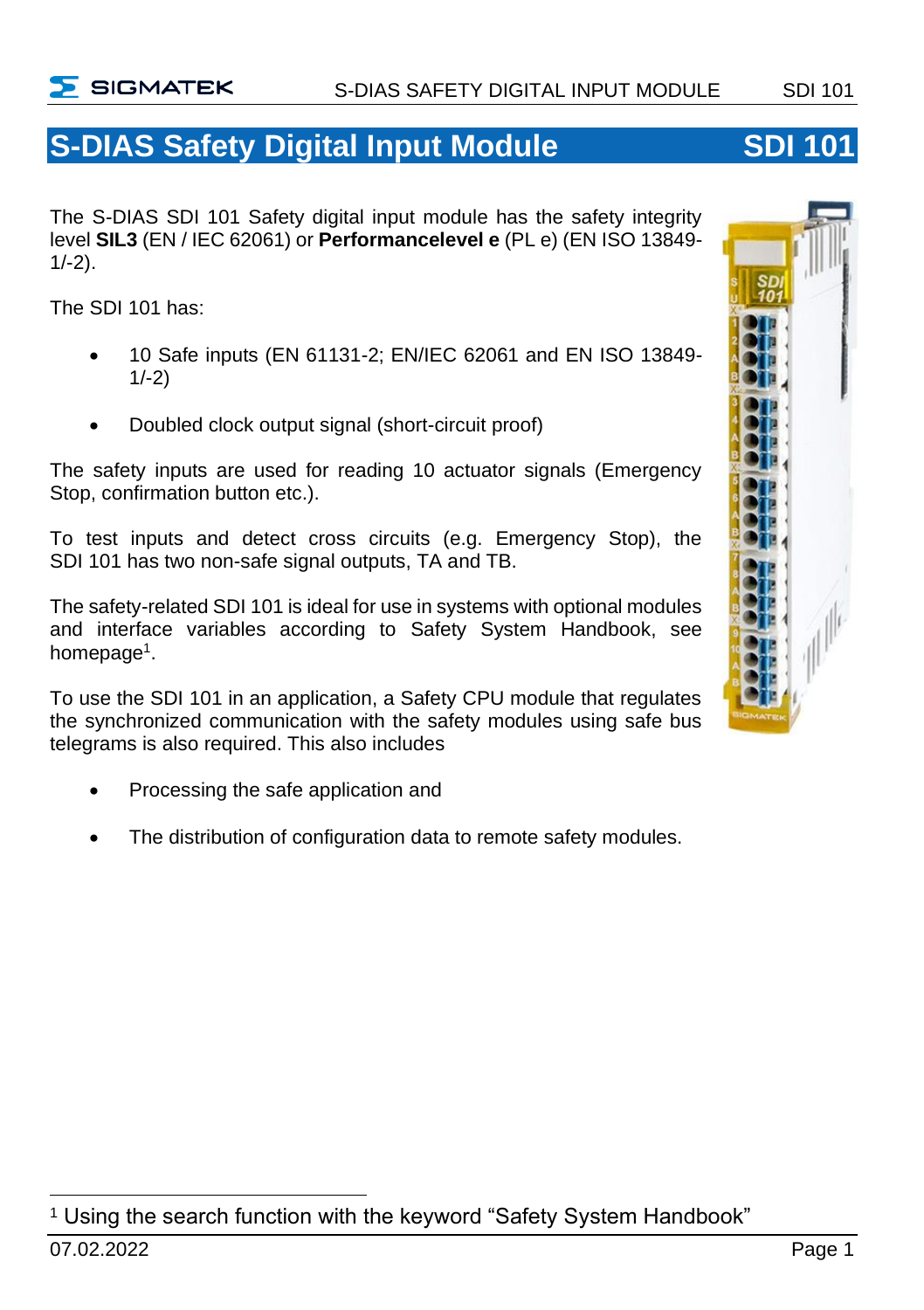

## **Contents**

| 1              |       |                                                                     |
|----------------|-------|---------------------------------------------------------------------|
|                | 1.1   |                                                                     |
|                | 1.2   |                                                                     |
|                | 1.3   |                                                                     |
| $\overline{2}$ |       |                                                                     |
|                | 2.1   |                                                                     |
|                | 2.2   |                                                                     |
|                | 2.3   |                                                                     |
|                | 2.3.1 | Mounting Position Horizontal 0-55 °C Ambient Temperature  11        |
|                | 2.3.2 | Mounting Position Horizontal 0-60 °C Ambient Temperature  11        |
|                | 2.4   |                                                                     |
|                |       |                                                                     |
| 3              |       |                                                                     |
|                | 3.1   |                                                                     |
|                | 3.2   | <b>Signal Output Specifications for Cross-Circuit Detection  15</b> |
|                | 3.3   |                                                                     |
|                | 3.4   |                                                                     |
|                | 3.5   |                                                                     |
|                | 3.6   |                                                                     |
| 4              |       |                                                                     |
| 5              |       |                                                                     |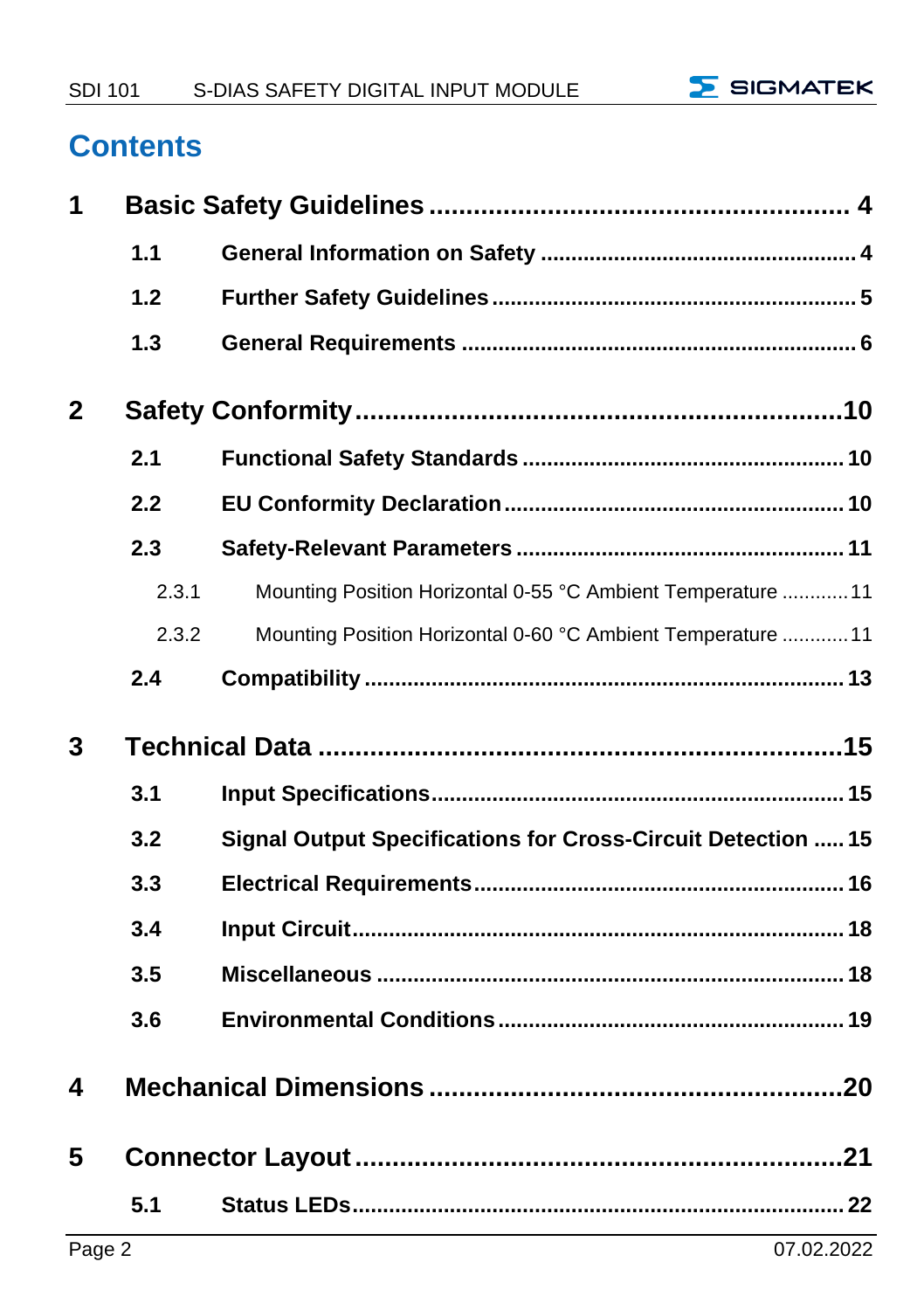|                |       | SIGMATEK S-DIAS SAFETY DIGITAL INPUT MODULE SDI 101 |  |
|----------------|-------|-----------------------------------------------------|--|
|                | 5.2   |                                                     |  |
|                | 5.3   |                                                     |  |
| 6              |       |                                                     |  |
|                | 6.1   |                                                     |  |
|                | 6.2   |                                                     |  |
| $\overline{7}$ |       |                                                     |  |
| 8              |       |                                                     |  |
| 9              |       |                                                     |  |
|                | 9.1   |                                                     |  |
|                | 9.1.1 |                                                     |  |
|                | 9.1.2 |                                                     |  |
|                | 9.1.3 |                                                     |  |
|                | 9.2   |                                                     |  |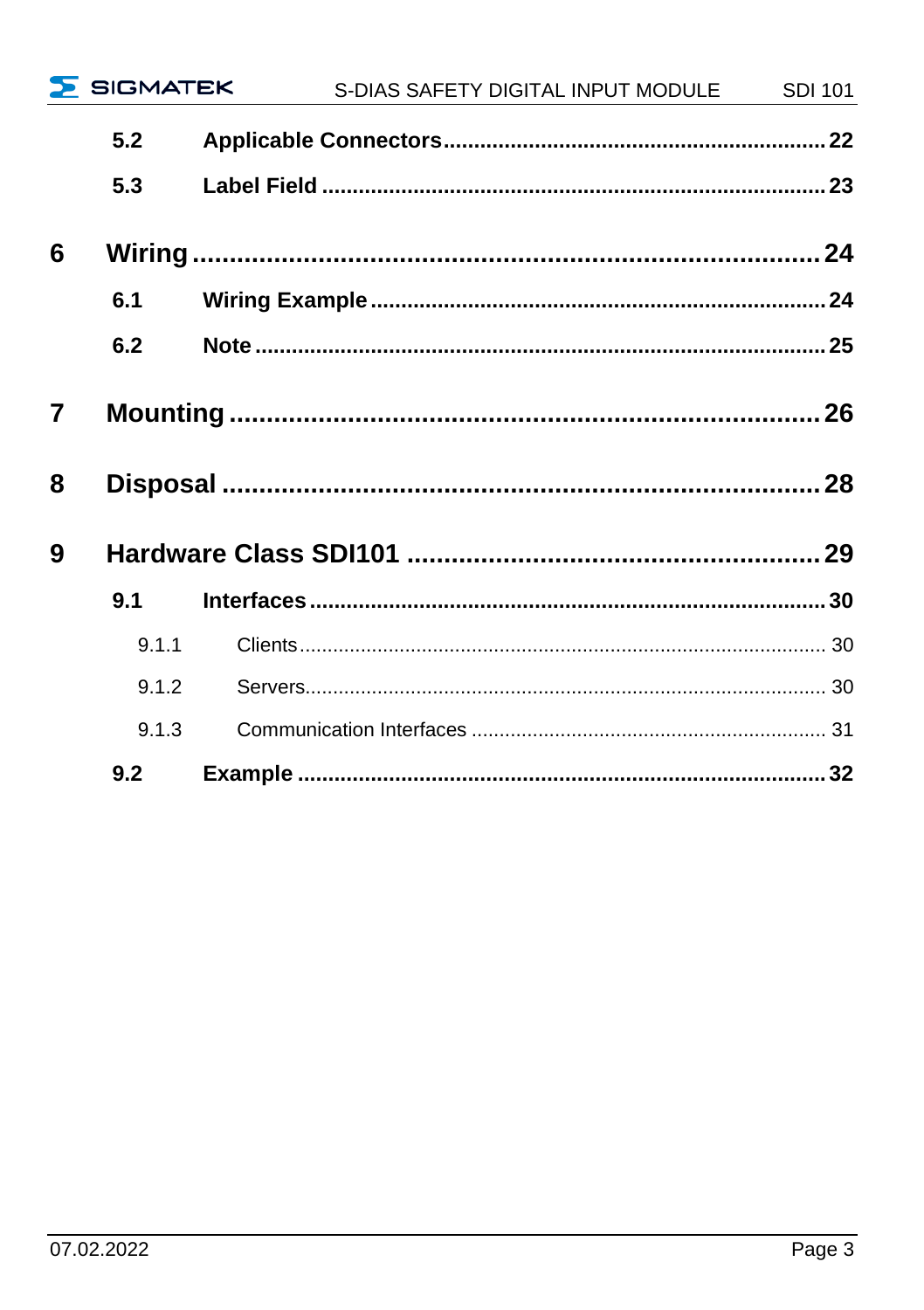

#### <span id="page-5-0"></span>**1 Basic Safety Guidelines**

#### <span id="page-5-1"></span>**1.1 General Information on Safety**

If the safety guidelines are not followed, dangers to personnel can arise that could lead to serious injury or in worst cases, death. In less serious cases, systems and equipment can be damaged.

The following symbols identify the individual risks as well as the degree of seriousness; their respective meanings are briefly explained. You should therefore familiarize yourself with the safety symbols and their meanings to prevent dangers and risks.

| <b>DANGER!</b>  | <b>DANGER!</b>                                                                                                                                               |
|-----------------|--------------------------------------------------------------------------------------------------------------------------------------------------------------|
|                 | Identifies an immediate danger with high risk, which<br>can lead to immediate death or serious injury if not<br>avoided.                                     |
|                 | Indique un danger direct à haut risque d'un décès<br>immédiat ou des blessures graves si les consignes de<br>sécurité ne sont pas respectées.                |
| <b>WARNING</b>  | <b>WARNING</b>                                                                                                                                               |
|                 | Identifies a possible danger with a mid-level risk, which<br>can lead to death or (serious) injury if not avoided.                                           |
|                 | Indique un danger possible d'un risque moyen de<br>décès ou de (graves) blessures si les consignes de<br>sécurité ne sont pas respectées.                    |
| <b>CAUTION!</b> | <b>CAUTION!</b>                                                                                                                                              |
|                 | Identifies a low risk danger, which can lead to injury or<br>property damage if not avoided.                                                                 |
|                 | Indique un danger avec un niveau de risque faible des<br>blessures légères ou des dommages matériels si les<br>consignes de sécurité ne sont pas respectées. |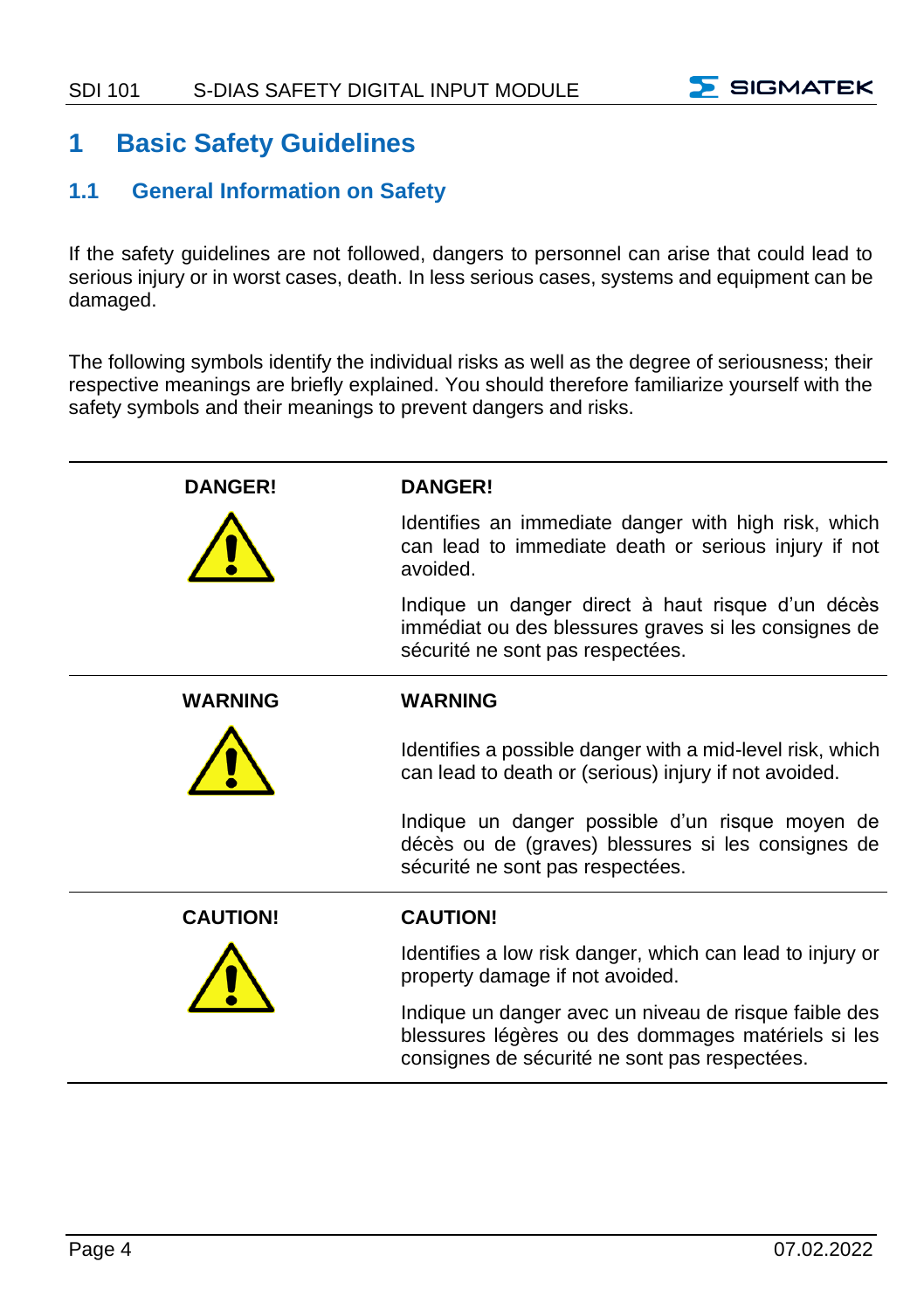

#### <span id="page-6-0"></span>**1.2 Further Safety Guidelines**

| Warning, dangerous electrical voltage<br>Avertissement d'une tension électrique dangereuse                                                  |  |
|---------------------------------------------------------------------------------------------------------------------------------------------|--|
| Hot surface warning<br>Avertissement d'une surface chaude                                                                                   |  |
| Danger for ESD-sensitive components<br>Les signes de danger pour les composants sensibles<br>aux décharges électrostatiques                 |  |
| symbol identifies<br>important or<br>additional<br>This<br>information regarding the operation of the safety<br>modules.                    |  |
| Ce symbole indique des informations importantes ou<br>supplémentaires concernant le fonctionnement des<br>modules de sécurité particuliers. |  |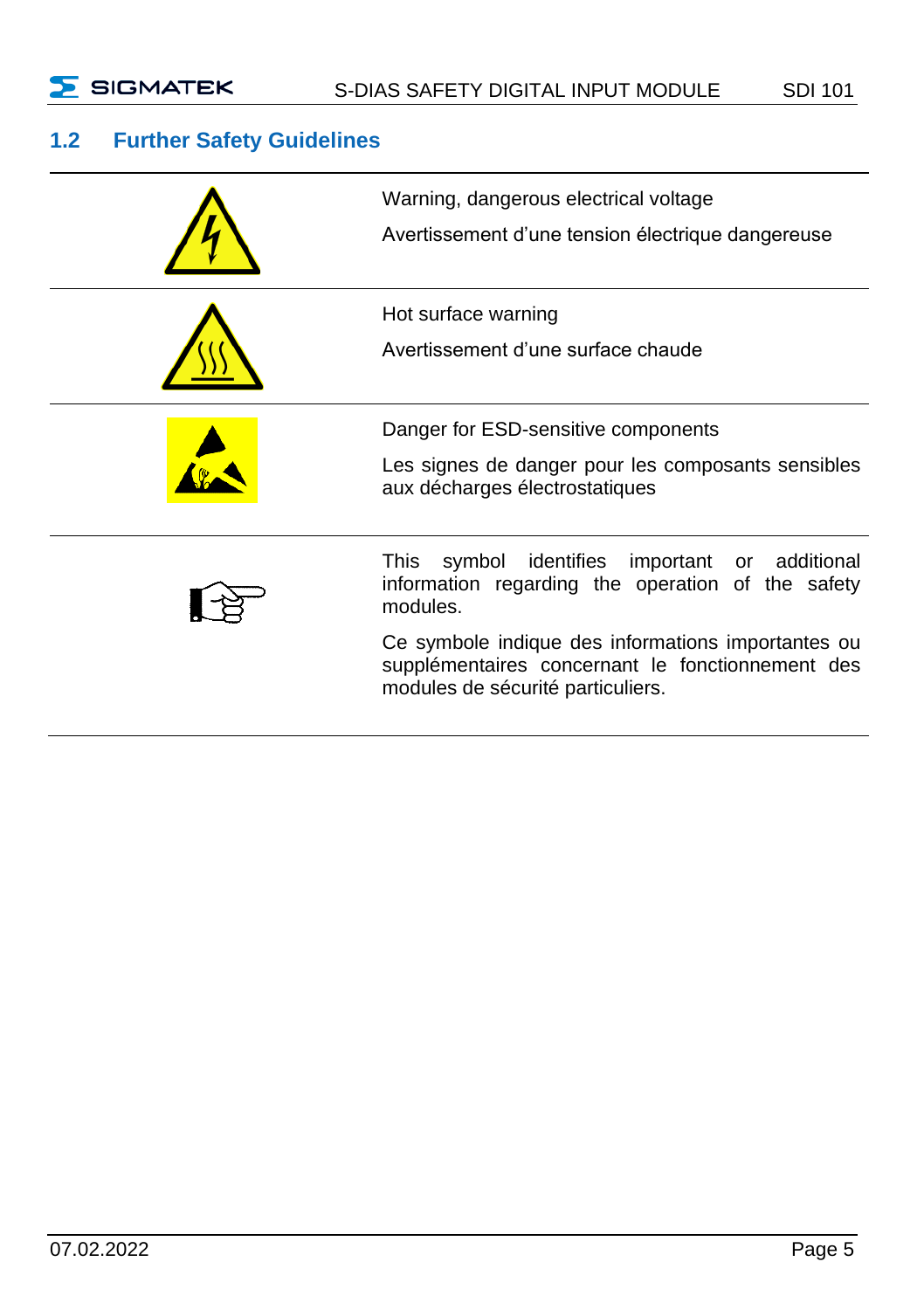

#### <span id="page-7-0"></span>**1.3 General Requirements**

| <b>Technical</b><br><b>Documentation</b>                   | This technical documentation is a component of this product.<br>this document must be accessible in the vicinity of the<br>machine, since it contains important instructions.<br>the technical documentation should be included in the<br>$\bullet$<br>sale, rental or transfer of the product.                                                                                                                                                                                                                                                                                                                                                                                             |  |
|------------------------------------------------------------|---------------------------------------------------------------------------------------------------------------------------------------------------------------------------------------------------------------------------------------------------------------------------------------------------------------------------------------------------------------------------------------------------------------------------------------------------------------------------------------------------------------------------------------------------------------------------------------------------------------------------------------------------------------------------------------------|--|
| <b>Documentation</b><br>technique                          | Cette documentation technique fait partie intégrale du produit.<br>Gardez la toujours à portée de main et à la proximité de<br>la machine, car elle contient des<br>informations<br>importantes.<br>Distribuez la documentation technique aux secteurs de<br>la vente et/ou de la location du produit.                                                                                                                                                                                                                                                                                                                                                                                      |  |
| <b>Acceptance of the</b><br><b>Safety Guidelines</b>       | Before handling the product belonging to this documentation, the<br>operating instructions and safety guidelines must be read.<br>SIGMATEK GmbH & Co KG accepts no liability for damages<br>resulting from non-compliance with the safety guidelines or the<br>relevant regulations.<br>Acceptance or the safety guidelines and the explanations in this<br>document, as well as the Safety System handbook are a basic<br>requirement for proper use. Therefore, read this operating<br>manual thoroughly and familiarize yourself with each of them.<br>More information on standards and regulations etc. can be found<br>in the system handbook.                                        |  |
| <b>Prendre connaissance</b><br>de consignes de<br>sécurité | Avant toute manipulation on doit impérativement prendre<br>connaissance de consignes de sécurité et du mode d'emploi.<br>SIGMATEK GmbH & Co KG n'assume aucune responsabilité<br>pour les dommages causés par le non-respect des consignes de<br>sécurité ou du mode d'emploi respectif.<br>La connaissance de consignes de sécurité et le contenu de cette<br>documentation ainsi que le mode d'emploi du système de<br>sécurité constitue une condition préalable à l'utilisation prévue.<br>Lisez ce mode d'emploi et assurez-vous de le comprendre<br>jusqu'aux détails.<br>Pour plus d'informations sur les normes et les lignes directrices,<br>etc., reportez-vous au mode d'emploi. |  |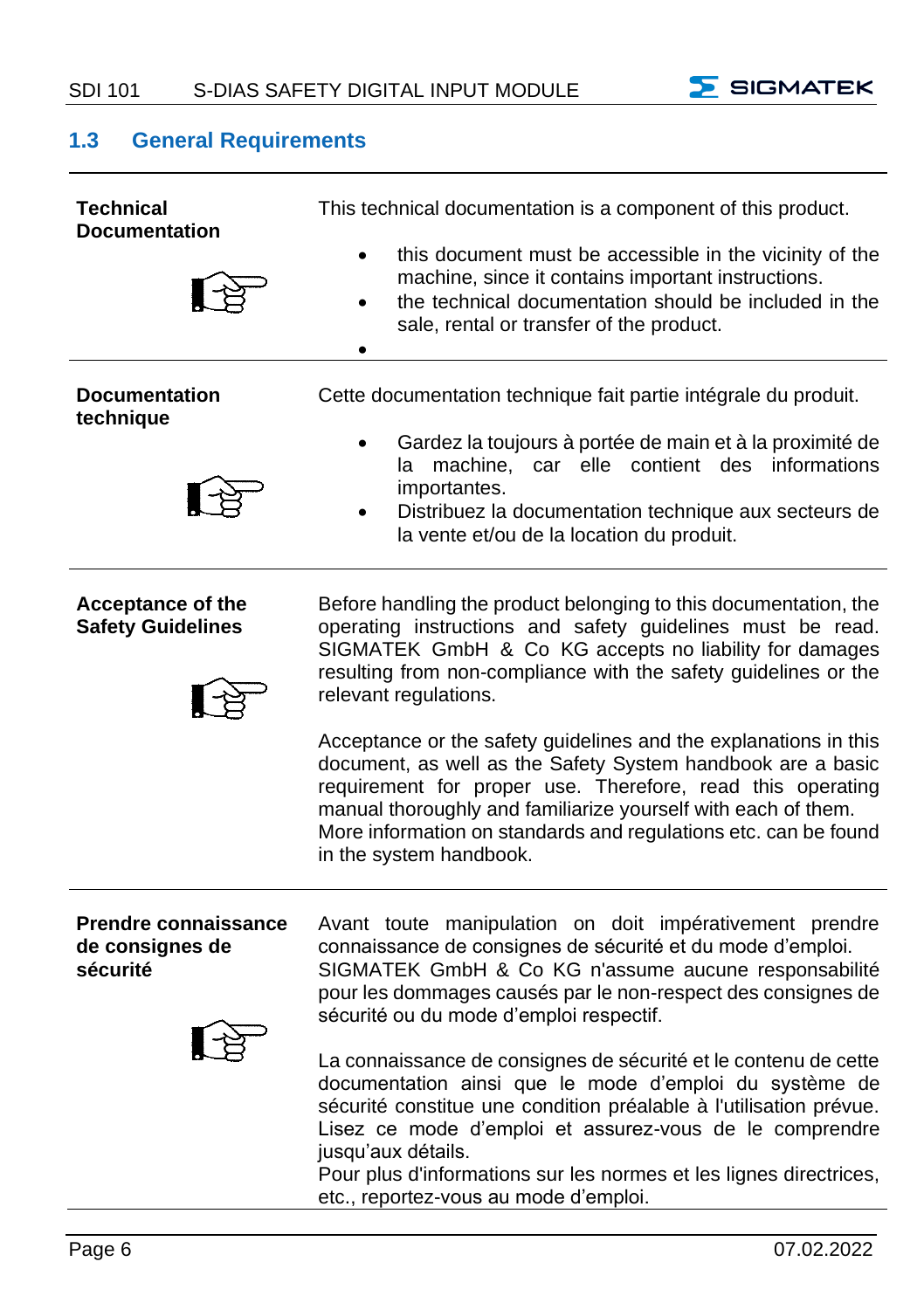

**Qualified Personnel** Installation, assembly, programming and initial start-up, operation, maintenance and decommissioning of control and automation technology products in general, as well as safetyrelated products especially, can only be performed by qualified personnel.

> Qualified personnel in this context are people, who have completed training or have trained under supervision of qualified personnel and have been authorized to operate and maintain safety-related equipment, systems and facilities in compliance with the strict guidelines and standards of safety technology.



**Personnel qualifié** Installation, montage, programmation, mise en service, l'exploitation, l'entretien et mise hors service de produits de commande et d'automatisation en général, et de produits liés à la sécurité, en particulier, ne peut être effectuée que par le personnel qualifié.

On entend sous terme personnel qualifié les personnes ayant acquis une formation professionnelle dispensé par un spécialiste sur l'utilisation et surveillance des composants et des systèmes de sécurité, ceci conformément aux lignes directrices et les normes en vigueur.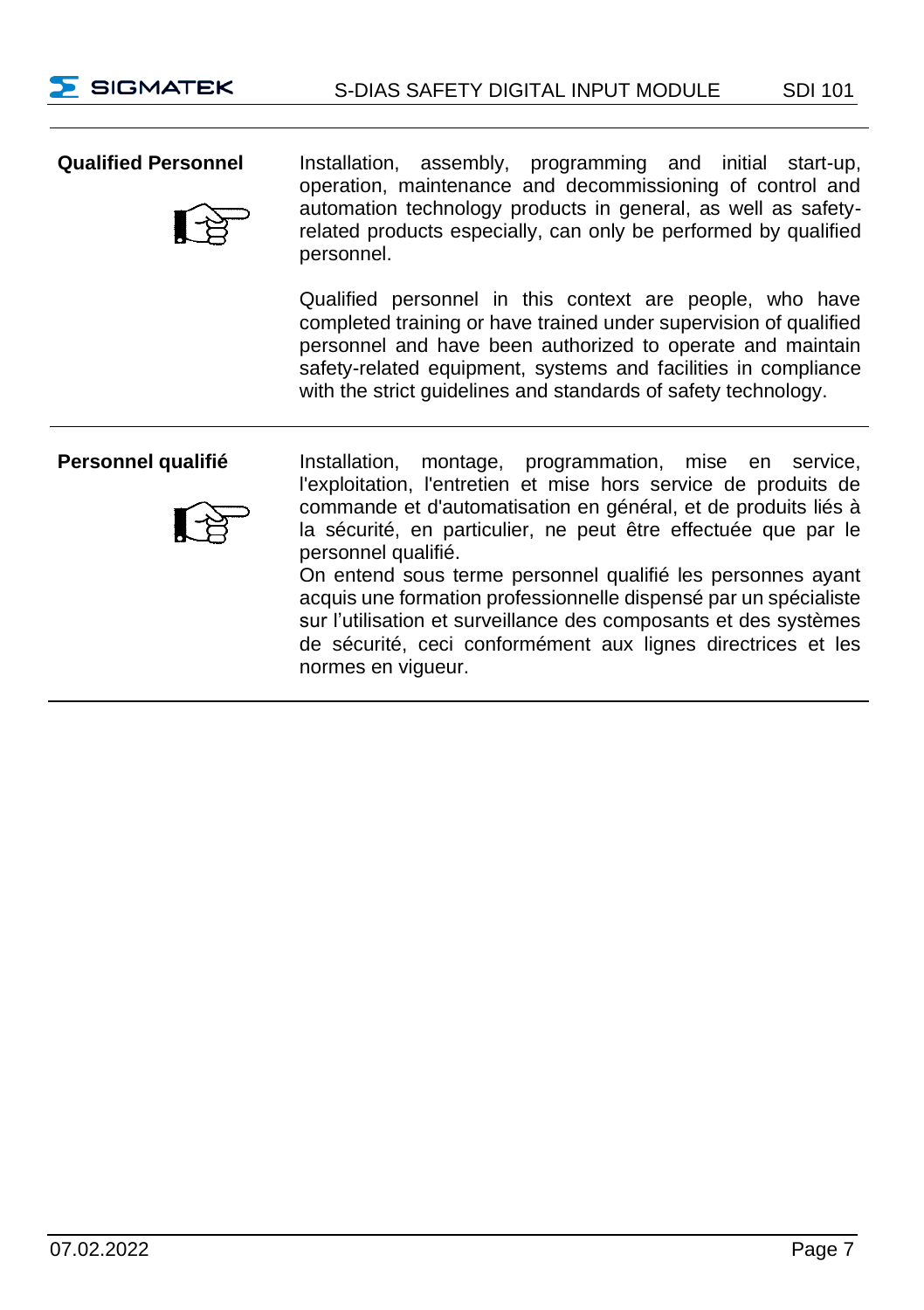



**Designated Use** The Safety modules are designed for use in safety-oriented applications and meet the required conditions for safety operation in compliance with Performance level e (PL e), in accordance with EN ISO 13849-1/-2 and SIL3 in accordance with EN 62061.

> For your own safety and the safety of others, use safety modules for their designated purpose. Correct EMC installation as well as proper transport and storage are also included in designated use.

Non-designated use consists of

- Any change made to the safety modules of any kind.
- The use of damaged safety modules.
- The use of the safety module outside of the instructions described in this handbook.
- The use of the safety module outside of the technical data described in this handbook.



**Utilisation prévue** Les modules de sécurité sont conçus pour une utilisation dans les applications sollicitant un niveau de sécurité et répondent à toutes les conditions nécessaires pour un fonctionnement sûr conformément au niveau de performance e (PL e) selon la norme EN ISO 13849-1/-2 et SIL3 de la norme EN 62061.

> Utilisez le module de sécurité conformément à son mode d'emploi pour votre propre sécurité et celle d'autres personnes. L'utilisation conforme comprend également une installation conforme CEM ainsi que le transport et le stockage conforme.

L'utilisation abusive comprend entre autres:

- Les modifications quelconques apportées aux modules de sécurité.
- Utilisation de modules de sécurité endommagés.
- Utilisation de modules de sécurité en dehors du cadre décrit dans ce mode d'emploi.
- Utilisation de modules de sécurité en dehors des spécifications décrites dans ce mode d'emploi.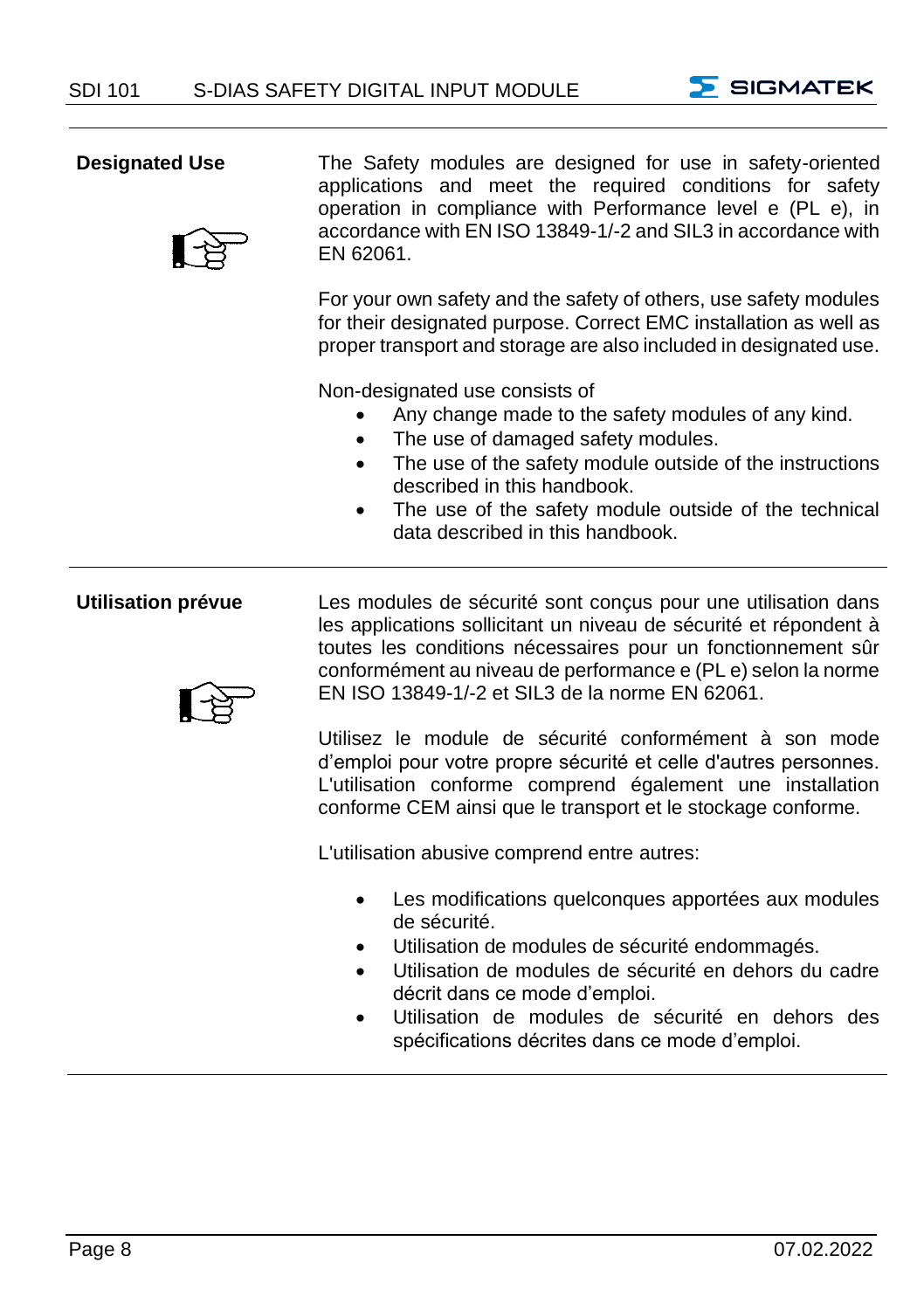| <b>Operator Due Diligence</b>  | The operator must ensure that<br>The Safety modules are to be used for their designated<br>$\bullet$<br>purpose only.<br>The Safety modules are to be operated in error-free,<br>٠<br>fully functional condition only.<br>Only sufficiently qualified and authorized personnel my<br>operated the Safety modules.<br>The documentation is complete and in readable condition and |
|--------------------------------|----------------------------------------------------------------------------------------------------------------------------------------------------------------------------------------------------------------------------------------------------------------------------------------------------------------------------------------------------------------------------------|
|                                | available at the site of operation.                                                                                                                                                                                                                                                                                                                                              |
| <b>Obligation de diligence</b> | L'utilisateur doit s'assurer que<br>les modules de sécurité ne sont utilisés que selon les<br>$\bullet$                                                                                                                                                                                                                                                                          |
|                                | spécifications.<br>uniquement les modules de sécurité en parfait état de<br>fonctionnement peuvent être utilisés.<br>seulement le personnel qualifié et autorisé puisse<br>٠<br>manipuler les modules de sécurité.<br>la documentation dans son intégralité et dans un état lisible est<br>mise à disposition à l'endroit où les modules de sécurité sont<br>utilisés.           |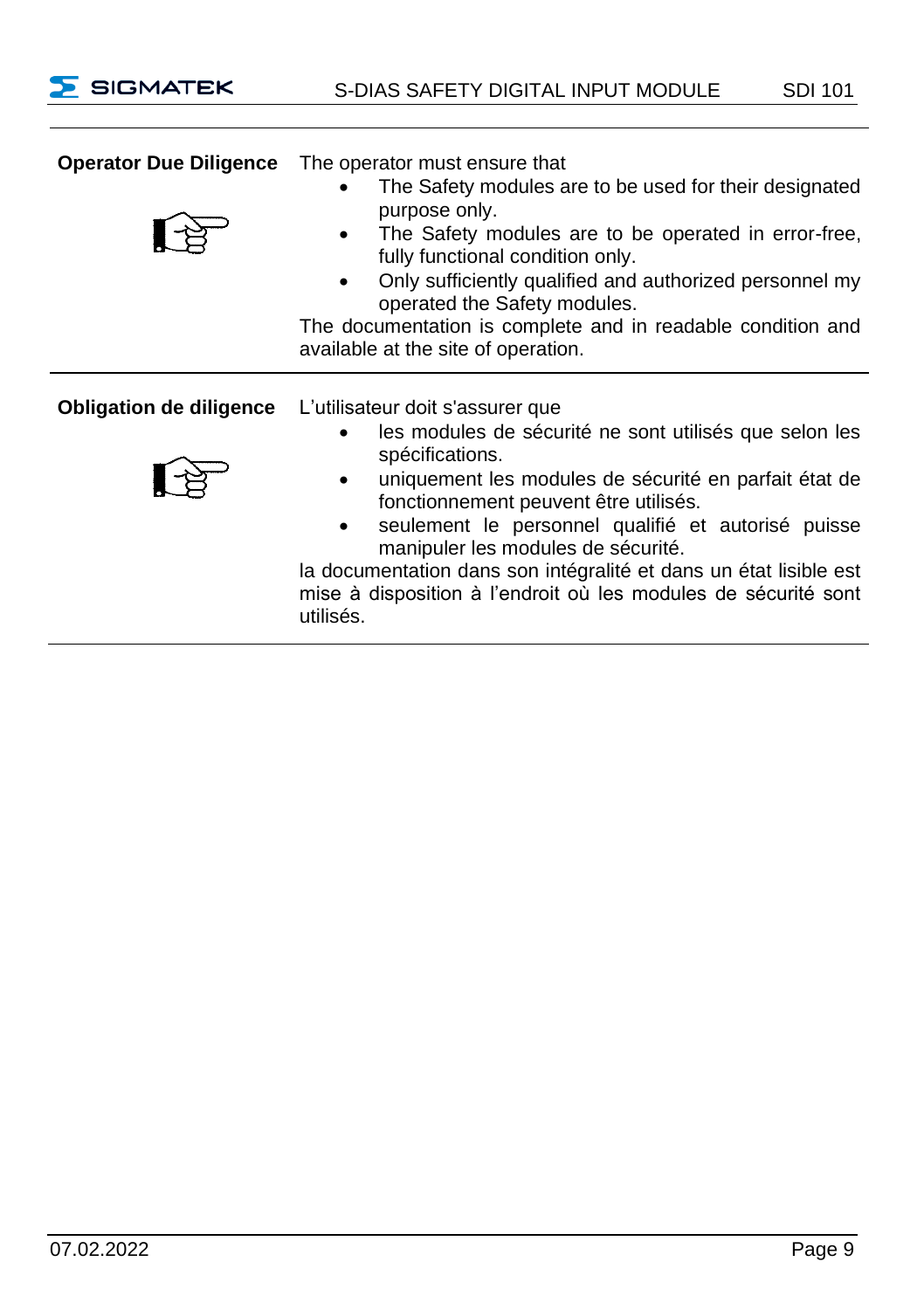

#### <span id="page-11-0"></span>**2 Safety Conformity**

#### <span id="page-11-1"></span>**2.1 Functional Safety Standards**

- EN / IEC 62061:2005/A2:2015
- EN ISO 13849-1:2015
- EN ISO 13849-2:2012

#### <span id="page-11-2"></span>**2.2 EU Conformity Declaration**

#### **CE Declaration of Conformity**

The SDI 101 complies with the following European directives:

- 2006/42/EG "Directive of the European Parliament and of the Council of 17 May 2006 on Machinery and Change to the Directive 95/16/EC" (machine guideline)
- 2014/30/EU "Electromagnetic Compatibility" (EMC guideline)
- 2011/65/EU Restricted use of certain hazardous substances in electrical and electronic equipment (RoHS Guideline)

The EU Conformity Declarations are provided on the SIGMATEK website. Using the search function with the keyword "EU Declaration of Conformity".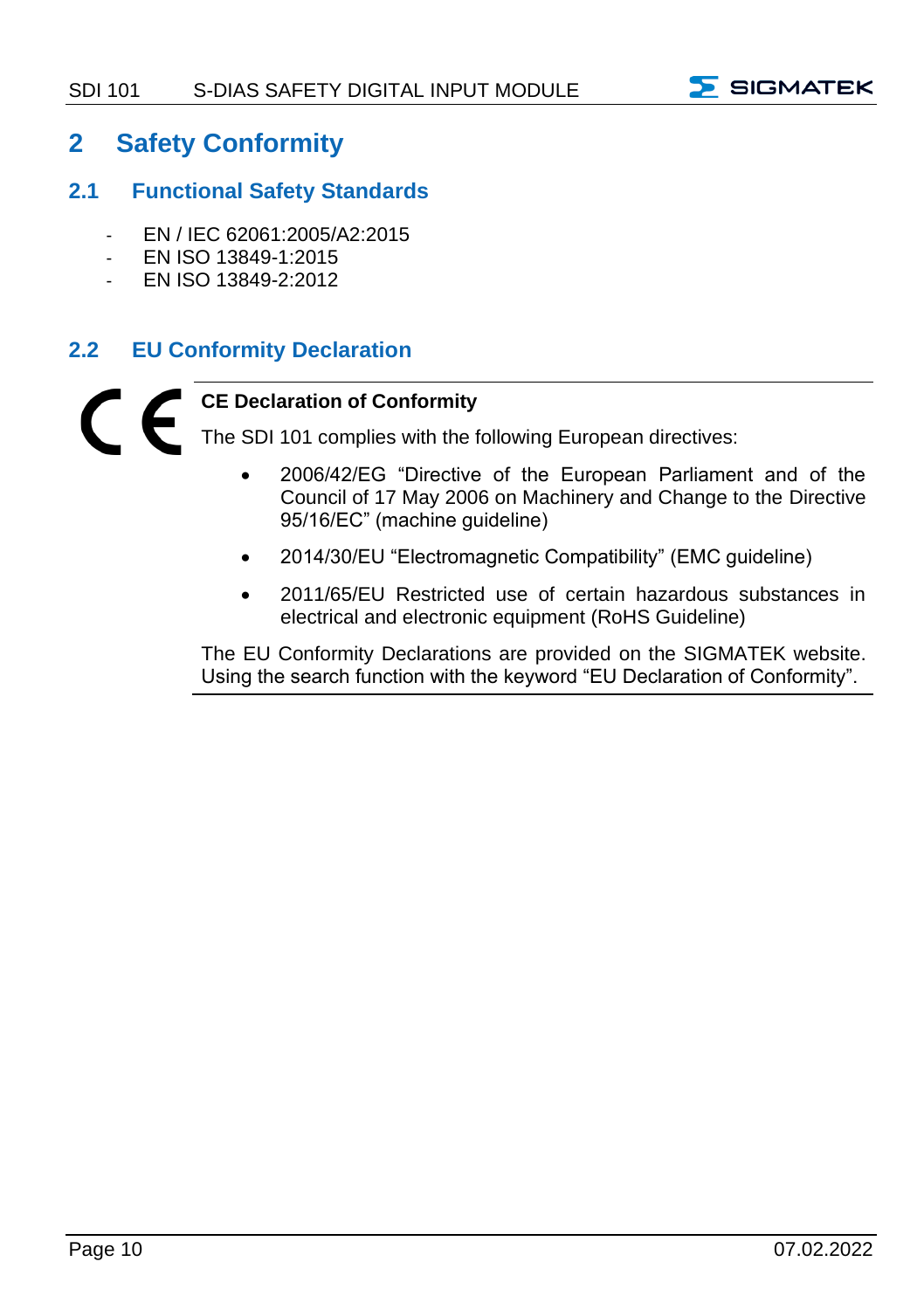#### <span id="page-12-0"></span>**2.3 Safety-Relevant Parameters**

#### <span id="page-12-1"></span>**2.3.1 Mounting Position Horizontal 0-55 °C Ambient Temperature**

| <b>Input Module</b>       | <b>Safety Parameters</b> | <b>Safety Level</b>  |
|---------------------------|--------------------------|----------------------|
| SDI 101 including CPU     | Single channel use:      |                      |
| module SCP 011/SCP<br>111 | $PFH_D = 1.7E-09(1/h)$   | PL $d^{(1)}$ /Cat. 2 |
|                           | $MTTFD = 1843 years$     | SIL <sub>3</sub>     |
|                           | $DC = 97%$               |                      |
|                           | $SFF = 99 \%$            |                      |
|                           | Two channel use:         |                      |
|                           | $PFH_D = 1.5E-09(1/h)$   | PL e/Cat. 4          |
|                           | $MTTFD = 2318$ years     | SIL <sub>3</sub>     |
|                           | $DC = 97%$               |                      |
|                           | $SFF = 99 %$             |                      |

#### <span id="page-12-2"></span>**2.3.2 Mounting Position Horizontal 0-60 °C Ambient Temperature**

| <b>Input Module</b>       | <b>Safety Parameters</b> | <b>Safety Level</b>  |
|---------------------------|--------------------------|----------------------|
| SDI 101 including CPU     | Single channel use:      |                      |
| module SCP 011/SCP<br>111 | $PFH_D = 2.1E-09(1/h)$   | PL $d^{(1)}$ /Cat. 2 |
|                           | $MTTFD = 1552 years$     | SIL <sub>3</sub>     |
|                           | $DC = 97 \%$             |                      |
|                           | $SFF = 99 \%$            |                      |
|                           | Two channel use:         |                      |
|                           | $PFH_D = 1.9E-09(1/h)$   | PL e/Cat. 4          |
|                           | $MTTFD = 1928 years$     | SIL <sub>3</sub>     |
|                           | $DC = 97 \%$             |                      |
|                           | $SFF = 99 %$             |                      |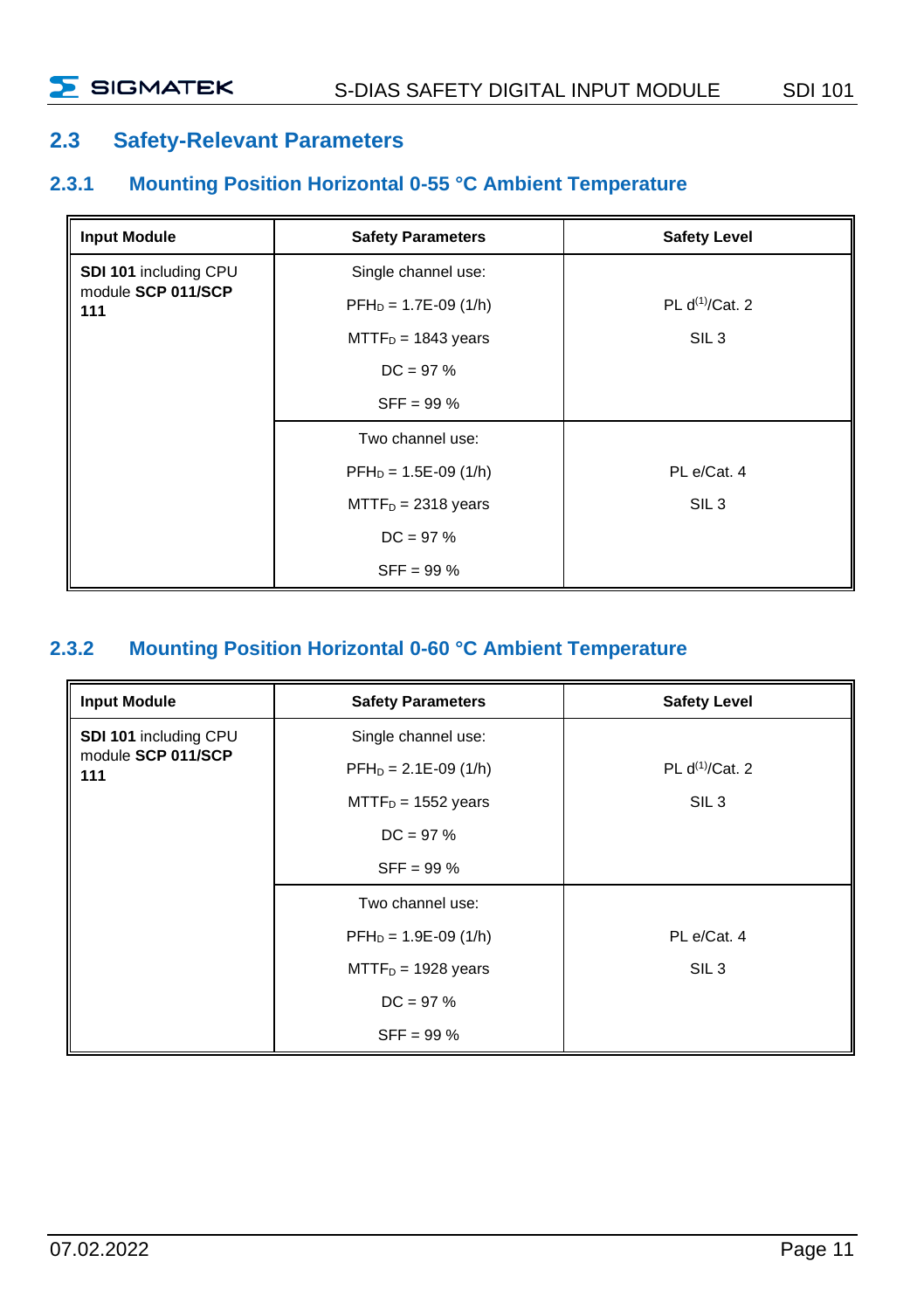

| <b>Input Module</b>             | <b>Safety Parameters</b> | <b>Safety Level</b>         |
|---------------------------------|--------------------------|-----------------------------|
| SDI 101 including CPU           | Single channel use:      |                             |
| module SCP 211/SCP<br>$111 - S$ | $PFH_D = 2.3E-09(1/h)$   | PL d <sup>(1)</sup> /Cat. 2 |
|                                 | $MTTFD = 1162 years$     | SIL <sub>3</sub>            |
|                                 | $DC = 97 %$              |                             |
|                                 | $SFF = 99 \%$            |                             |
|                                 | Two channel use:         |                             |
|                                 | $PFH_D = 2.6E-09(1/h)$   | PL e/Cat. 4                 |
|                                 | $MTTFD = 1171 years$     | SIL <sub>3</sub>            |
|                                 | $DC = 98 \%$             |                             |
|                                 | $SFF = 99 \%$            |                             |

(1) DC is "high" according to table 5 and the corresponding note EN / ISO 13849. In combination with the high MTTF<sub>D</sub> value and the good PFH<sub>D</sub> value, the performance level according to table K.1 is PLd.

Reason for SIL 3 with single-channel use:

Because the high SFF value is greater than 99 %, SIL 3 can be accepted with a hardware tolerance (HFT) of 0 according to EN 62061.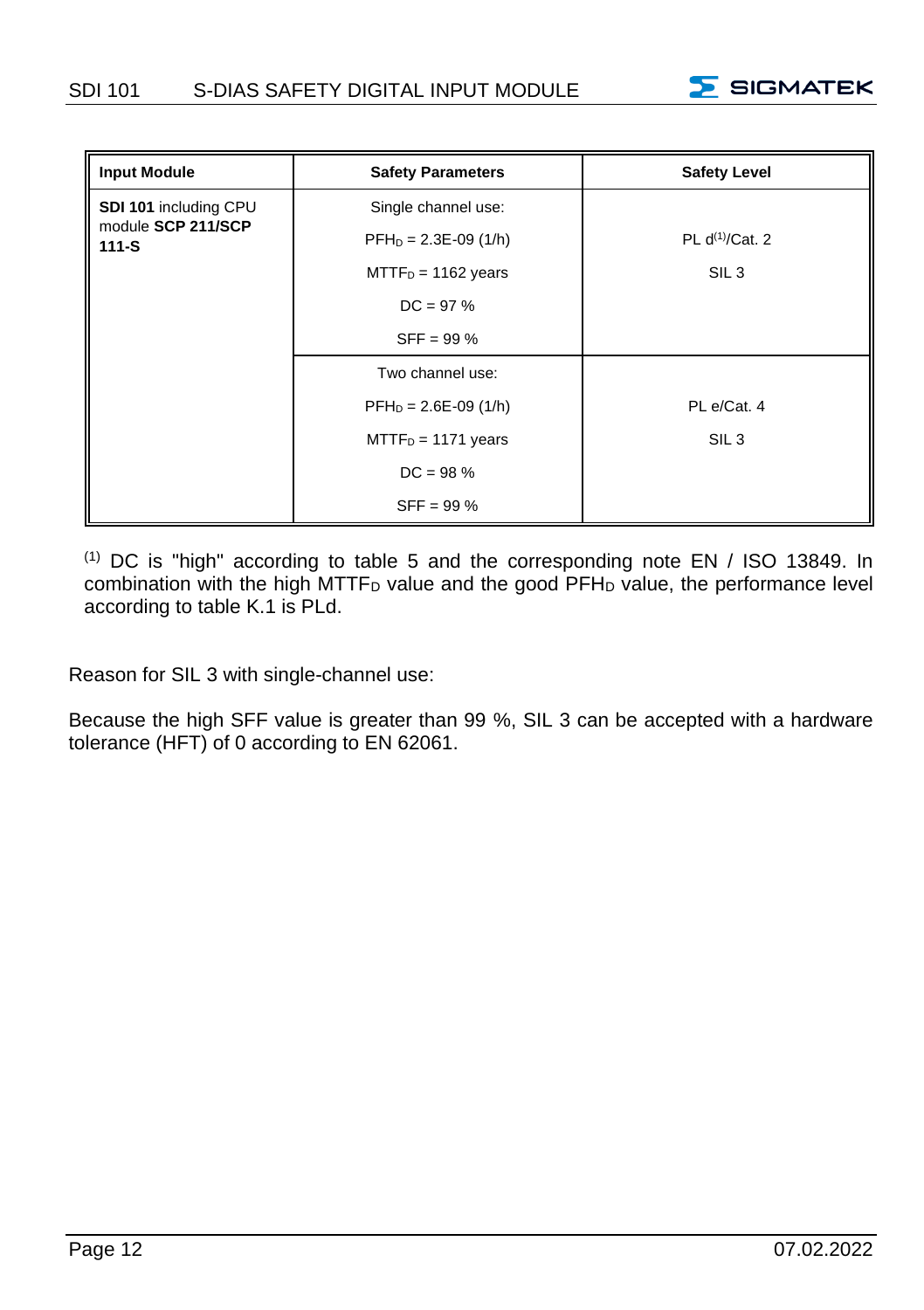

#### <span id="page-14-0"></span>**2.4 Compatibility**



**Compatibility For compatibility of the S-DIAS Safety modules, see section** "Compatibility of S-DIAS Safety Modules" in the system handbook.



### **Test Signals for Cross-Circuit Detection**

The module sends pulses in cyclic time intervals to detect a crossed circuit in the outputs. When selecting the actuators, keep in mind that these pulses do not activate the actuators or trigger any diagnostic messages. The pulse signals cannot be deactivated or configured.



#### **Les tests pour la détection de courts-circuits**

Le module envoie cycliquement des impulsions afin de détecter un court-circuit sur les sorties. En choisissant les actionneurs assurez-vous que ces impulsions ne provoquent ni une commutation d'un actionneur ni l'apparition d'un message de diagnostic. Les impulsions ne peuvent être ni désactivées ni configurées.



#### **Cross-Circuit Detection**

It is important to keep in mind that the cross-circuit detection only functions correctly when it is configured and wired correctly.

It must also be considered that the cross-circuit detection only works between adjacent inputs. Cross circuits between adjacent inputs must be prevented via constructive measures (e.g. separate wiring, insulated cables).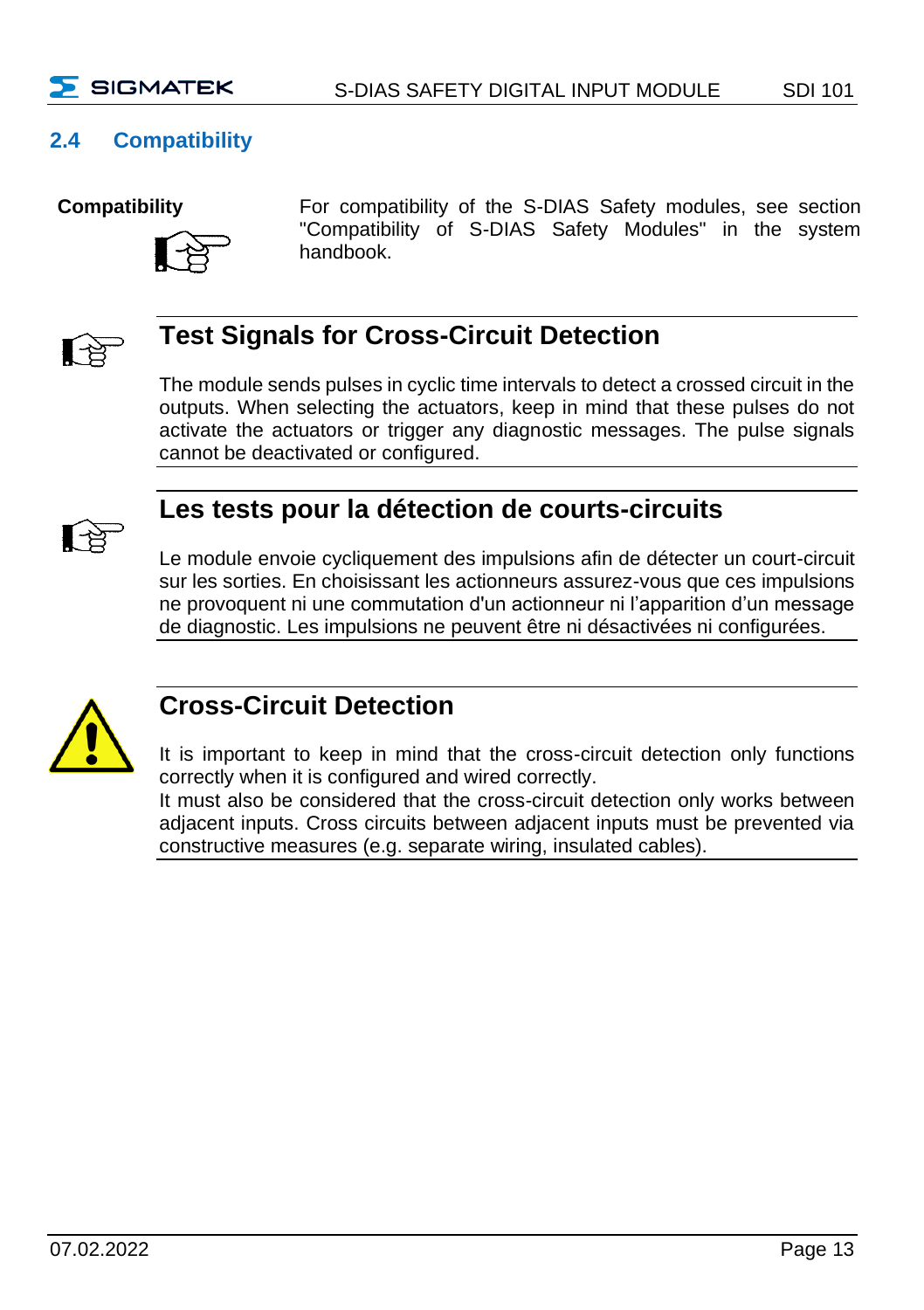



#### **Détection de courts-circuits**

Il est important de noter que la détection de courts-circuits dans le contexte des fonctionnalités de sécurité ne fonctionne que si elle a été correctement câblée et configurée.

Il faut également tenir compte du fait que la détection de circuits croisés ne fonctionne qu'entre des entrées adjacentes. Les circuits croisés entre des entrées adjacentes doivent être empêchés par des mesures constructives (par exemple, câblage séparé, câbles isolés).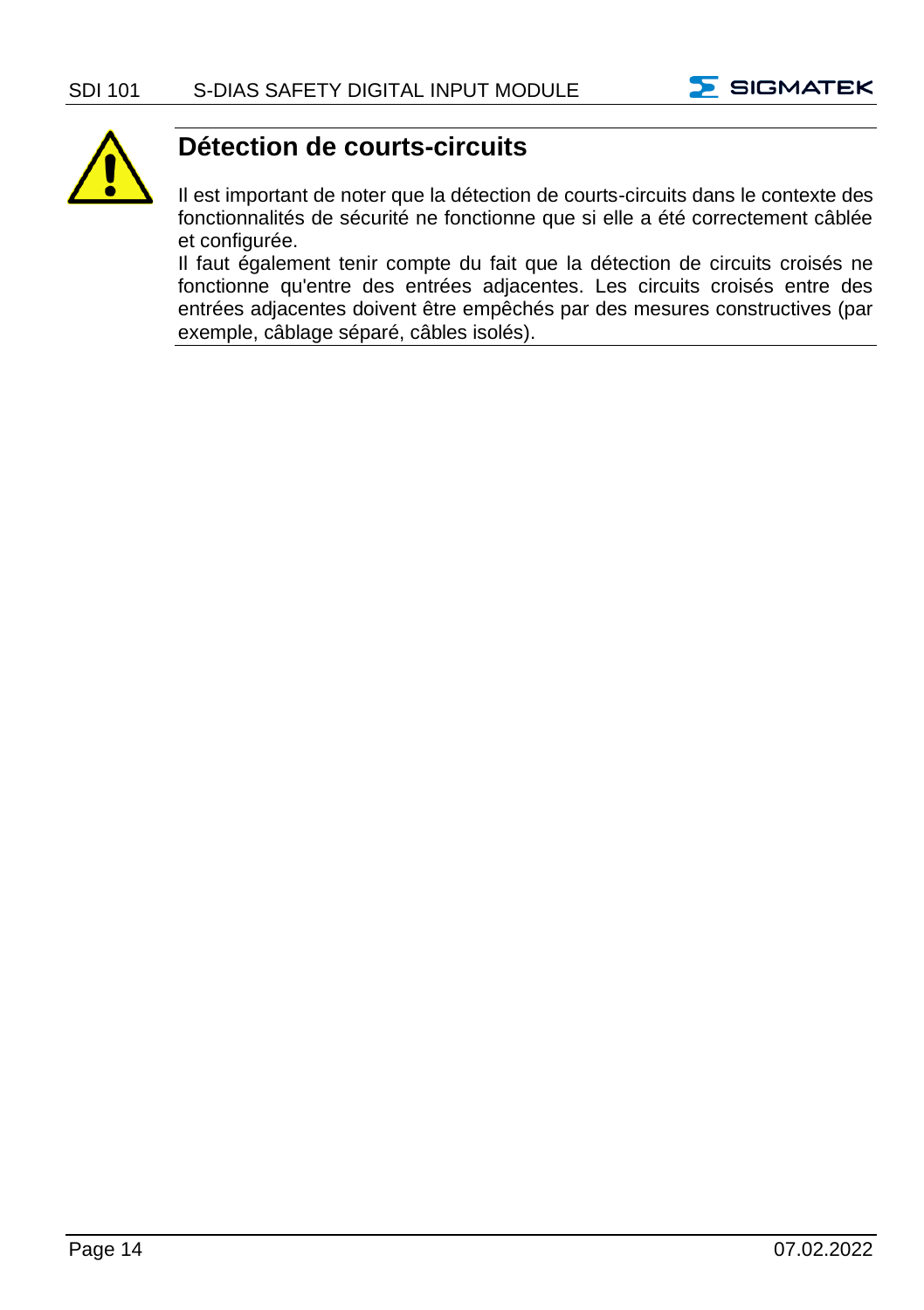#### <span id="page-16-0"></span>**3 Technical Data**

#### <span id="page-16-1"></span>**3.1 Input Specifications**

The inputs are Type 1 in accordance with EN 61131-2

| Number              | 10                                                |  |
|---------------------|---------------------------------------------------|--|
| Input voltage       | $+24$ V DC                                        |  |
| Input voltage range | maximum $+30$ V <sup>(1)</sup><br>minimum $+18$ V |  |
| Signal level        | low: $\leq +5$ V<br>high: $\ge$ +15 V             |  |
| Switching threshold | typically +11 V                                   |  |
| Input current       | 3 mA at +24 V                                     |  |
| Input delay         | 0.5 <sub>ms</sub>                                 |  |

 $<sup>(1)</sup>$  With increased ambient temperature >55 °C the maximum permissible supply voltage is</sup> reduced from 30 V to 28.8 V.

#### <span id="page-16-2"></span>**3.2 Signal Output Specifications for Cross-Circuit Detection**

| Number               | 5x signal A         | 5x signal B           |
|----------------------|---------------------|-----------------------|
| Rated output voltage | $+24$ V DC          |                       |
| Output voltage range | minimum $+18$ V     | maximum +30 $V^{(2)}$ |
| Output current       | 100 mA at +24 V     |                       |
| <b>Miscellaneous</b> | short-circuit proof |                       |

 $(2)$  With increased ambient temperature >55 °C the maximum permissible supply voltage is reduced from 30 V to 28.8 V.

**The clock outputs A and B are generated once internally and are wired in parallel to the connectors. A direct cross-circuit of Clock A and/or B of a connector therefore results in cross-circuit detection in all channels.**

**When using the digital inputs with the clock outputs for cross-fault detection for long cable lengths, make sure that the cable capacitance from the clock output to the digital input does not exceed a value of 100 nF and that the cable resistance does not exceed a value of 250 Ω, so that the cross-fault detection does not detect a wiring error with proper wiring.**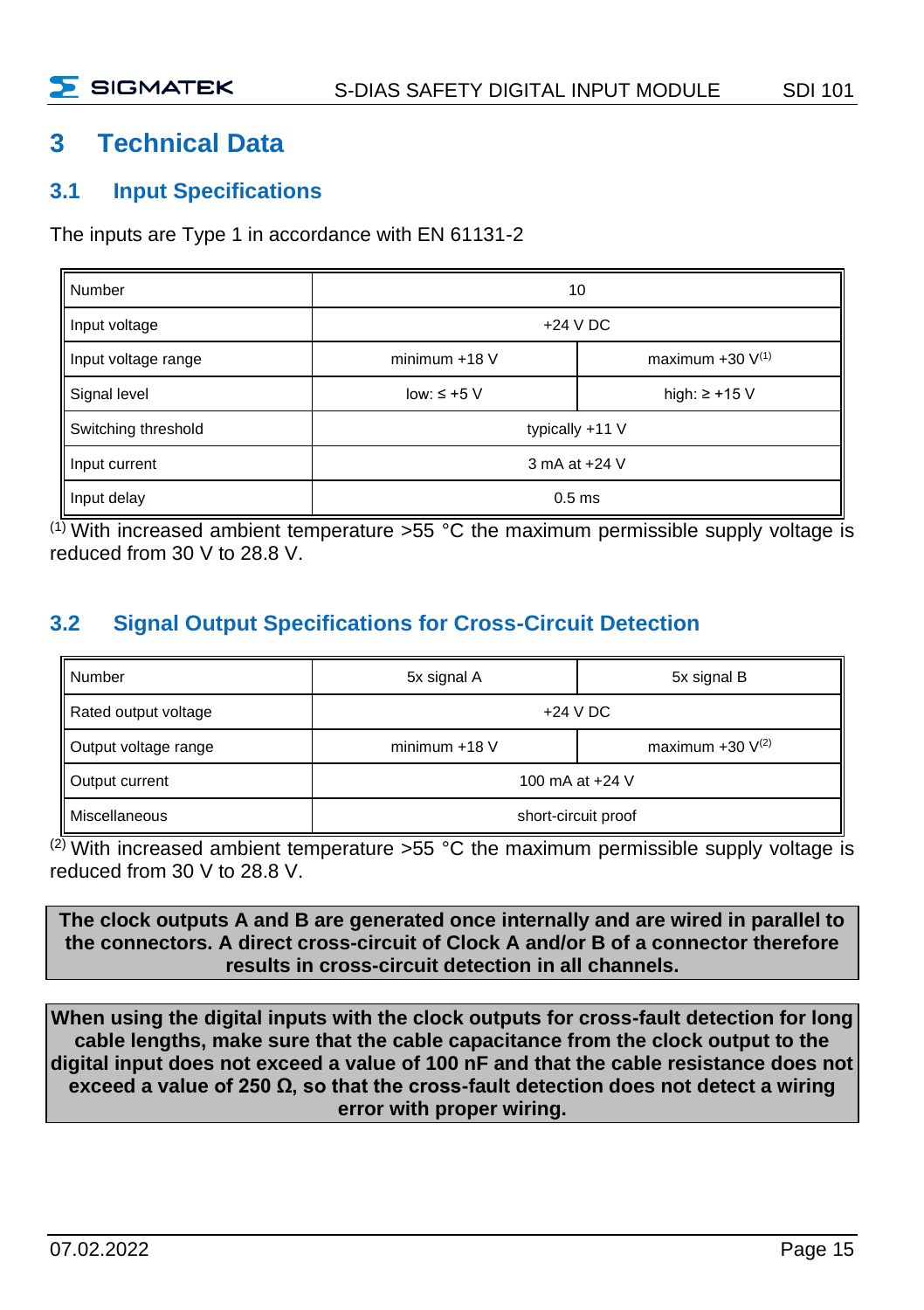

#### <span id="page-17-0"></span>**3.3 Electrical Requirements**

| Voltage supply from Safety bus                          | $+12V$          |               |
|---------------------------------------------------------|-----------------|---------------|
| Current consumption on the<br>Safety bus (+12 V supply) | typically 12 mA | maximum 15 mA |
| Voltage supply from Safety bus                          | $+24V$          |               |
| Current consumption on the<br>Safety bus (+24 V supply) | typically 44 mA | maximum 50 mA |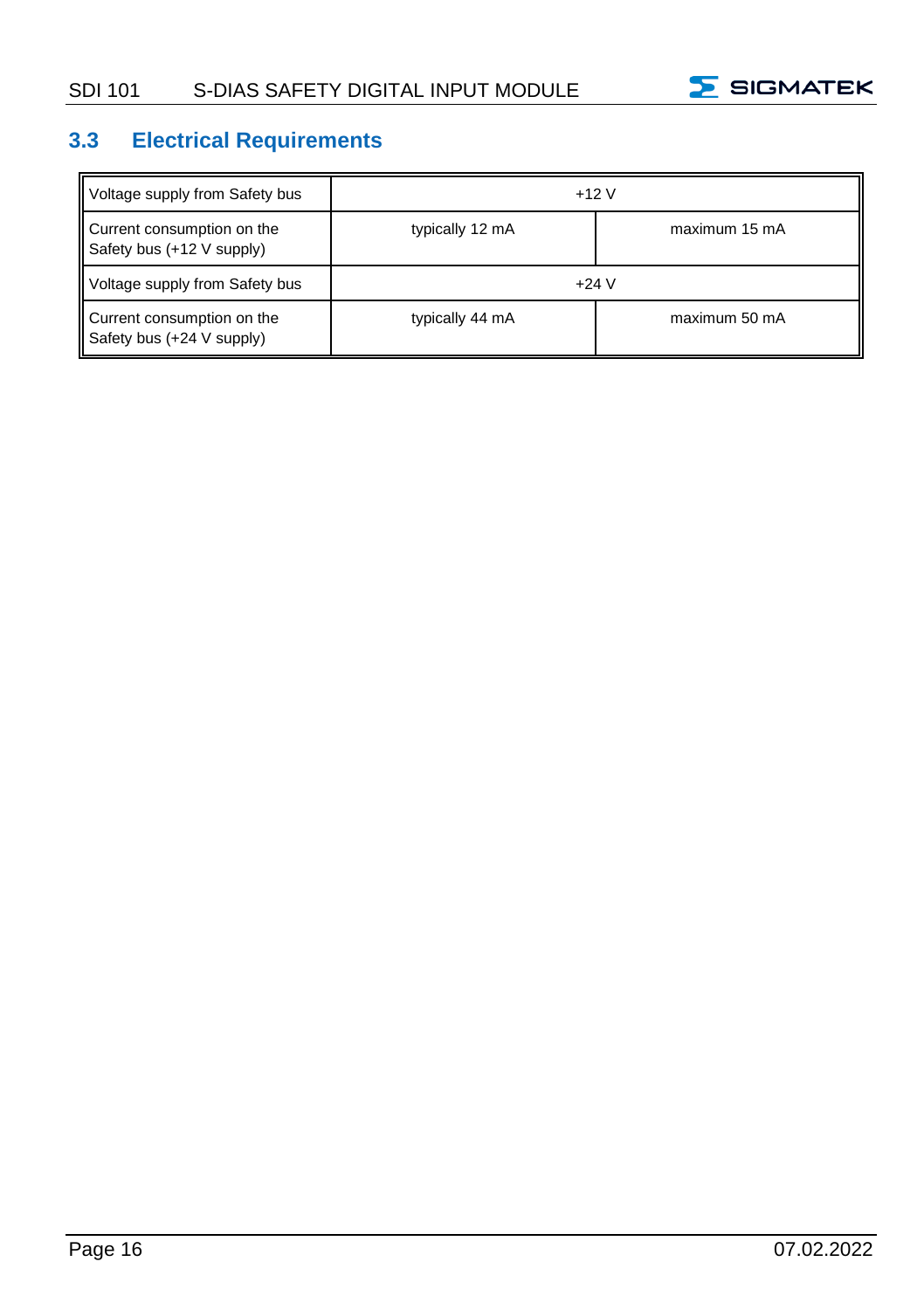

ľ

Í

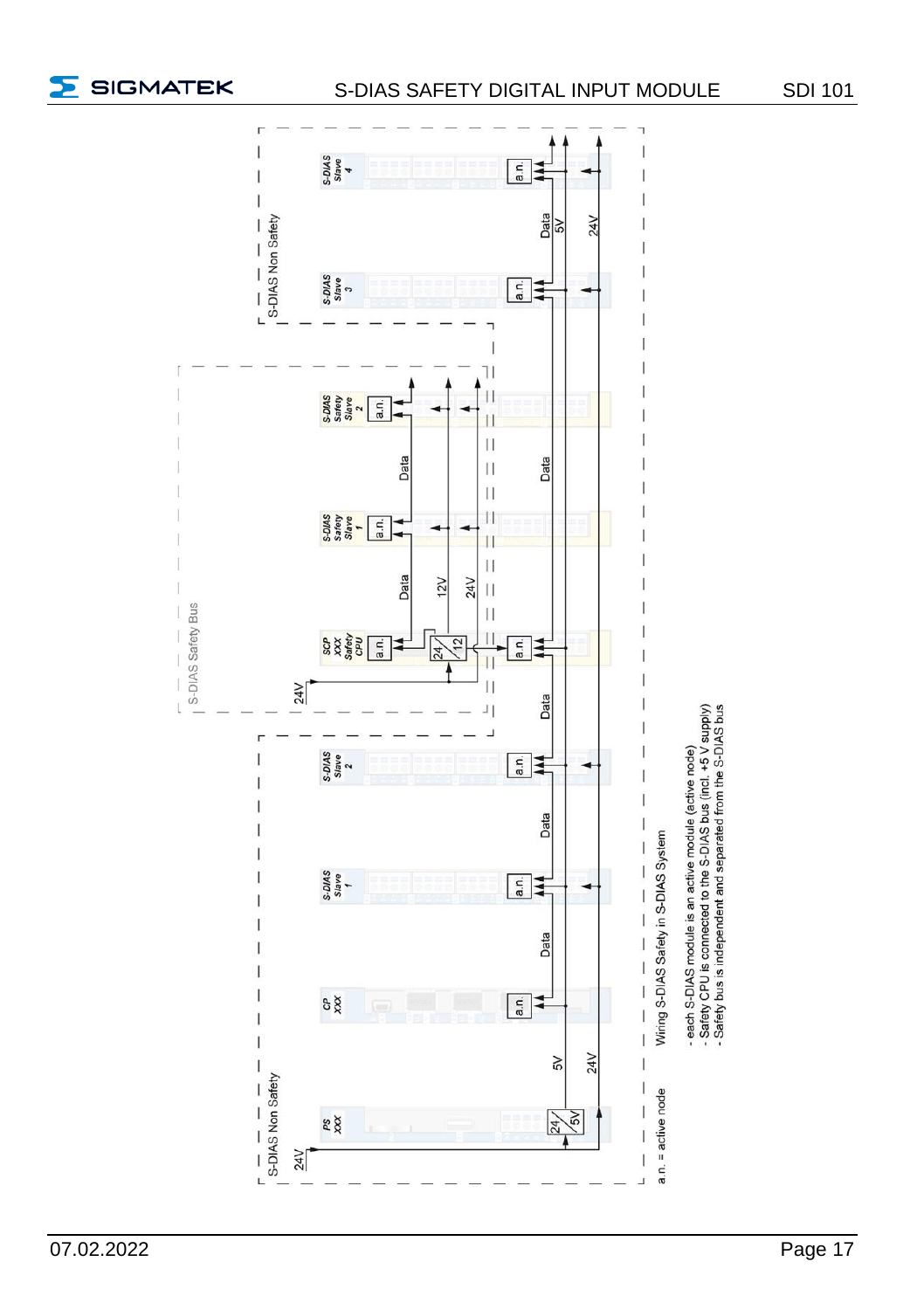

#### <span id="page-19-0"></span>**3.4 Input Circuit**



#### <span id="page-19-1"></span>**3.5 Miscellaneous**

| Article number   | 20-891-101<br>20-891-101-X (polymer coated printed circuit board) |
|------------------|-------------------------------------------------------------------|
| Hardware version | 1.00 / 2.00 / 3.00                                                |
| Standard         | UL 508 (E247993)                                                  |
| Approbations     | cUL <sub>US</sub> , CE, TÜV Austria EG type-tested                |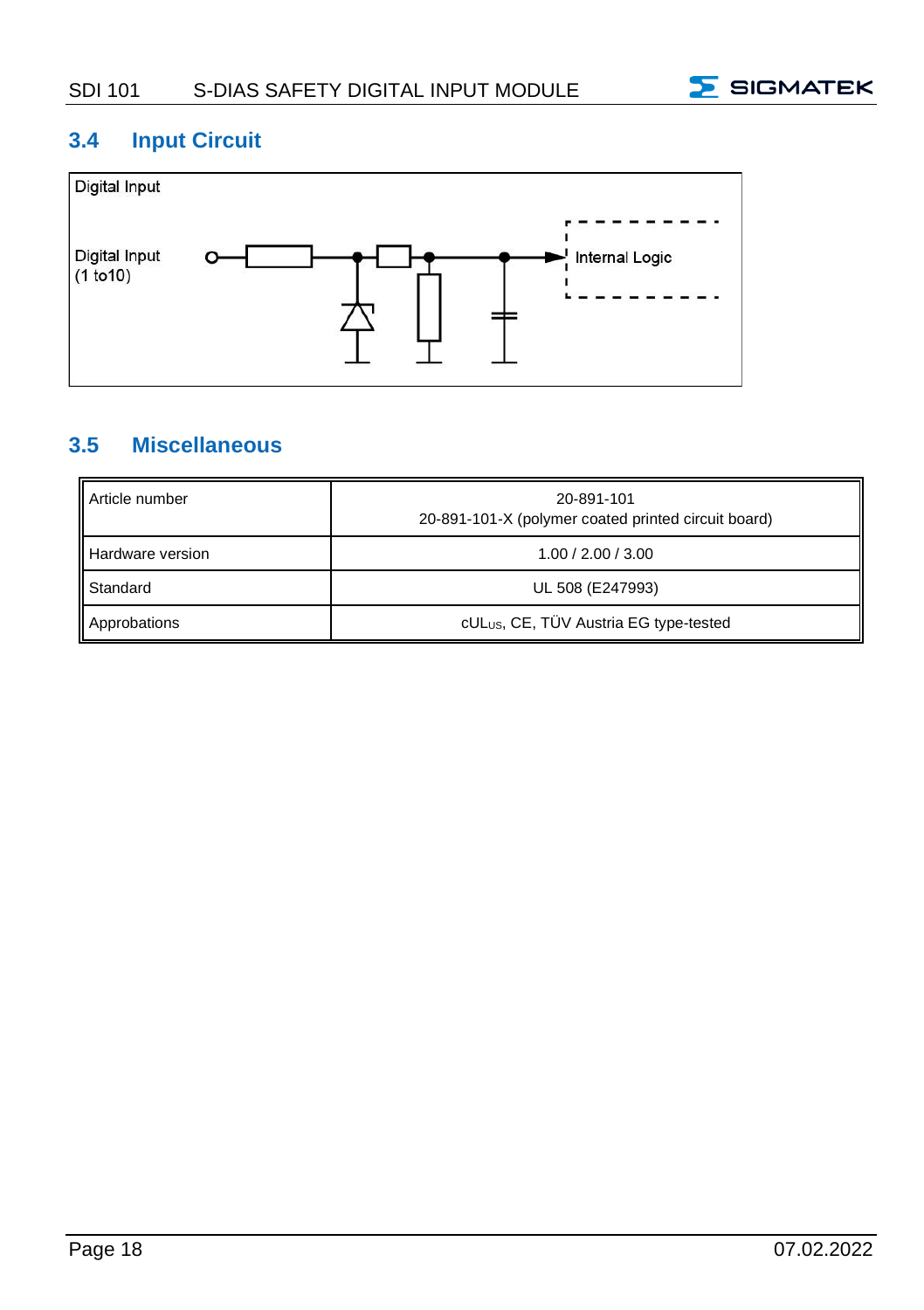

#### <span id="page-20-0"></span>**3.6 Environmental Conditions**

| Storage temperature             | $-20$ $+85$ °C                                                                                                                                                                                        |                                                                                                                 |  |  |  |
|---------------------------------|-------------------------------------------------------------------------------------------------------------------------------------------------------------------------------------------------------|-----------------------------------------------------------------------------------------------------------------|--|--|--|
| Environmental temperature       | $0+55$ °C (UL)                                                                                                                                                                                        |                                                                                                                 |  |  |  |
|                                 |                                                                                                                                                                                                       | $0+60 °C$ (CE)                                                                                                  |  |  |  |
| Humidity                        | 0-95 %, non-condensing                                                                                                                                                                                |                                                                                                                 |  |  |  |
| Installation altitude above sea |                                                                                                                                                                                                       | 0-2000 m without derating                                                                                       |  |  |  |
| level                           |                                                                                                                                                                                                       | > 2000 m with derating of the maximum environmental temperature by 0.5<br>°C per 100 m                          |  |  |  |
| Operating conditions            |                                                                                                                                                                                                       | Pollution degree 2                                                                                              |  |  |  |
| <b>EMC</b> resistance           | in accordance with 61000-6-7:2015 (Generic standards - Immunity<br>requirements for equipment intended to perform functions in safety-related<br>systems (functional safety) at industrial locations) |                                                                                                                 |  |  |  |
|                                 |                                                                                                                                                                                                       | in accordance with EN 61000-6-2:2007 (industrial area)<br>(increased requirements in accordance with IEC 62061) |  |  |  |
| EMC noise generation            | in accordance with EN 61000-6-4:2007 (industrial area)                                                                                                                                                |                                                                                                                 |  |  |  |
| Vibration resistance            | 3.5 mm from 5-8.4 Hz<br>EN 60068-2-6<br>1 g from 8.4-150 Hz                                                                                                                                           |                                                                                                                 |  |  |  |
| Shock resistance                | EN 60068-2-27                                                                                                                                                                                         | 15 <sub>g</sub>                                                                                                 |  |  |  |
| Protection type                 | <b>IP20</b><br>EN 60529                                                                                                                                                                               |                                                                                                                 |  |  |  |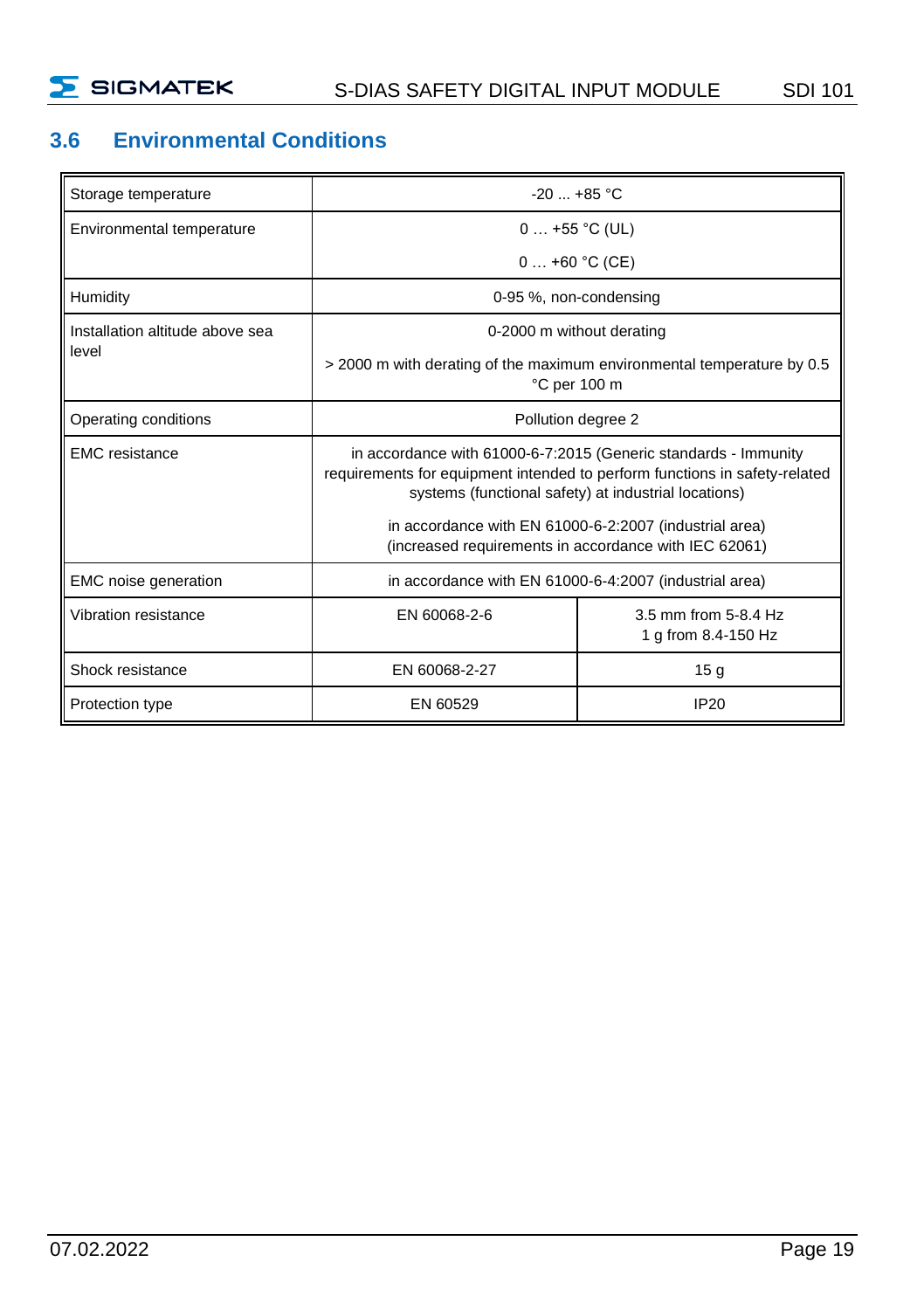

## <span id="page-21-0"></span>**4 Mechanical Dimensions**



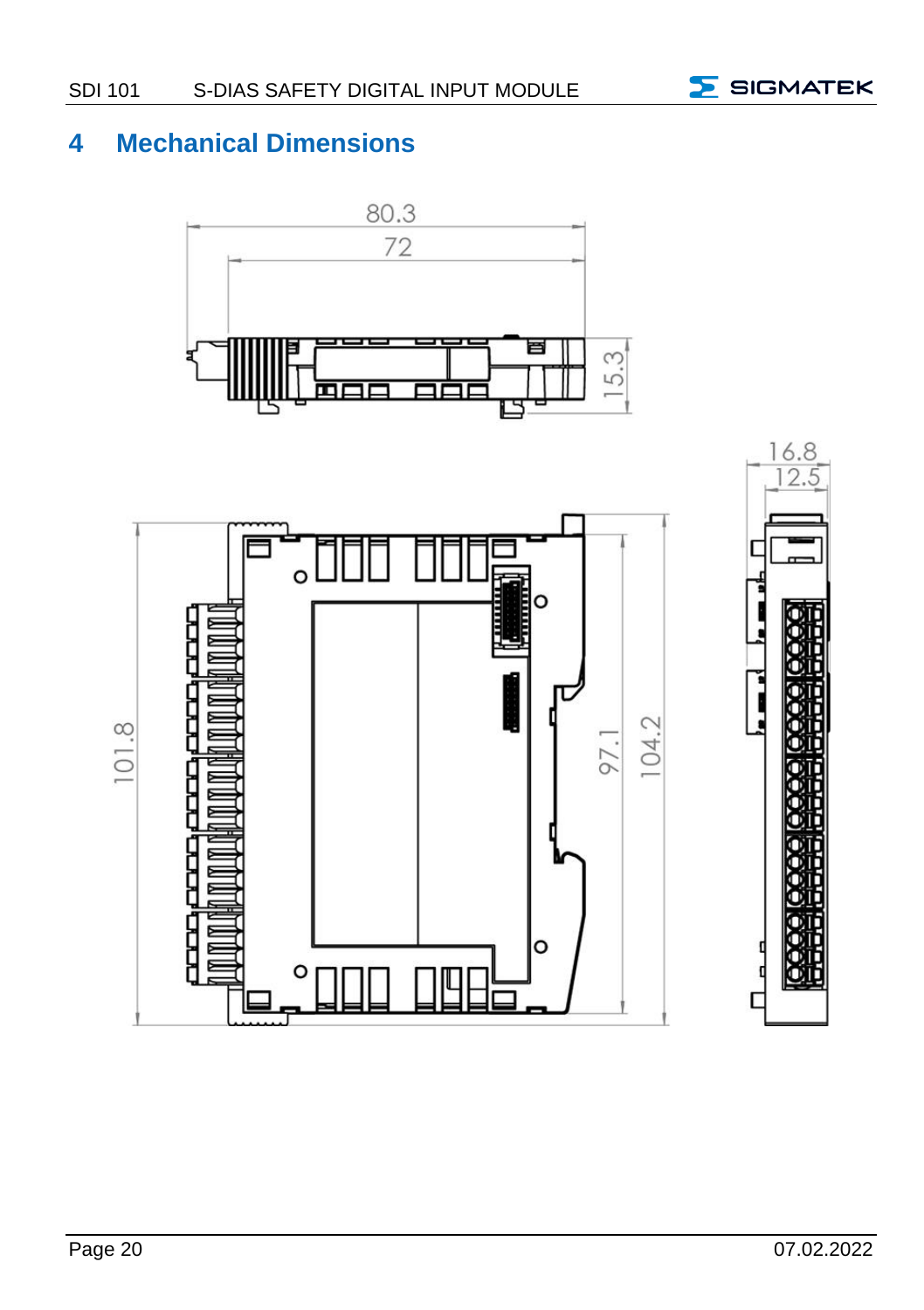

#### <span id="page-22-0"></span>**5 Connector Layout**

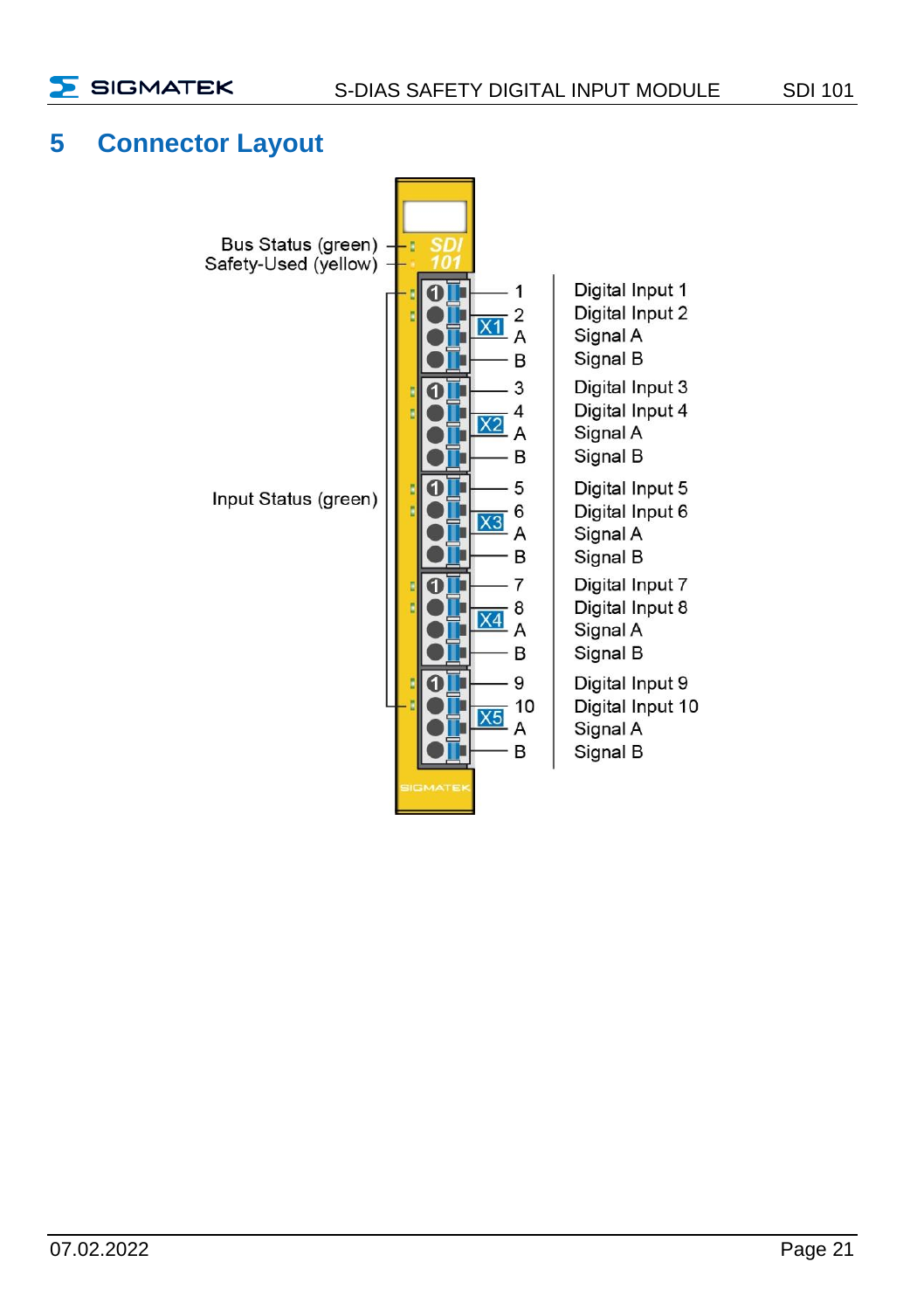

#### <span id="page-23-0"></span>**5.1 Status LEDs**

| <b>Bus Status</b>   | green  | ON              | bus communication OK                          |
|---------------------|--------|-----------------|-----------------------------------------------|
|                     |        | OFF             | no supply available                           |
|                     |        | BLINKING (5 Hz) | no communication                              |
| Safety-Used         | yellow | ON              | module is used and no error                   |
|                     |        | <b>OFF</b>      | module is not used or not in operational mode |
| <b>Input Status</b> | green  | ON              | input ON                                      |
|                     |        | <b>OFF</b>      | input OFF                                     |

#### <span id="page-23-1"></span>**5.2 Applicable Connectors**

#### **Connectors:**

**X1-X5:** Connectors with spring terminals (included in delivery)

The spring terminals are suitable connecting ultrasonically compacted (ultrasonically welded) strands.

#### **Connections:**

| Stripping length/Sleeve length:                                           | $10 \text{ mm}$                                                          |
|---------------------------------------------------------------------------|--------------------------------------------------------------------------|
| Plug-in direction:                                                        | parallel to conductor axis or to PCB                                     |
| Conductor cross section, rigid:                                           | $0.2 - 1.5$ mm <sup>2</sup>                                              |
| Conductor cross section, flexible:                                        | $0.2 - 1.5$ mm <sup>2</sup>                                              |
| Conductor cross section, ultrasonically compacted:                        | $0.2 - 1.5$ mm <sup>2</sup>                                              |
| Conductor cross section AWG/kcmil:                                        | $24 - 16$                                                                |
| Conductor cross section flexible, with ferrule without plastic<br>sleeve: | $0.25 - 1.5$ mm <sup>2</sup>                                             |
| Conductor cross section flexible, with ferrule with plastic sleeve:       | $0.25 - 0.75$ mm <sup>2</sup> (ground for reducing d2 of the<br>ferrule) |





 $d2 = max$ . 2.8 mm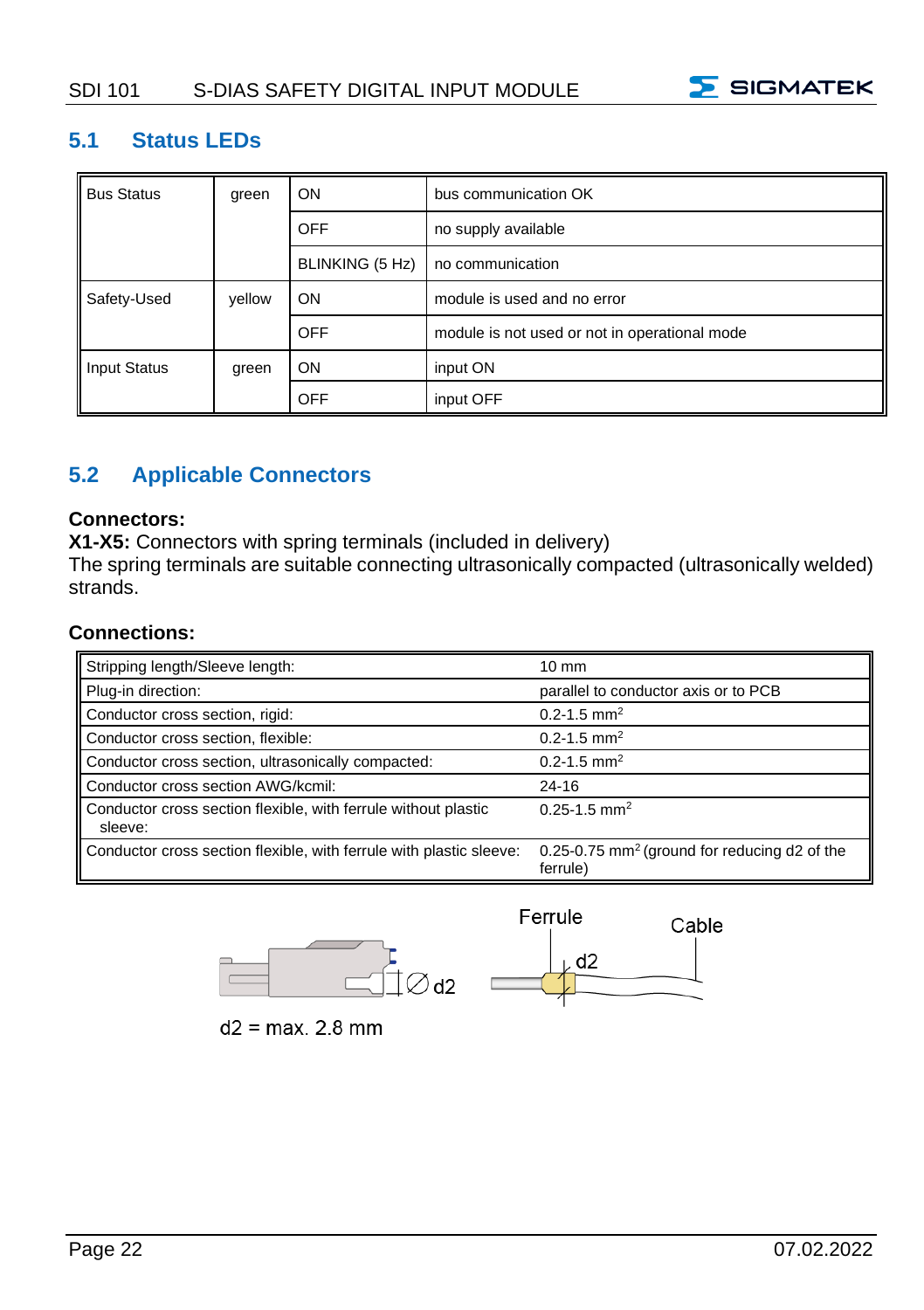#### <span id="page-24-0"></span>**5.3 Label Field**



| Manufacturer              | Weidmüller             |  |  |  |
|---------------------------|------------------------|--|--|--|
| Type                      | MF 10/5 CABUR MC NE WS |  |  |  |
| Weidmüller article number | 1854510000             |  |  |  |
|                           |                        |  |  |  |
| Compatible printer        | Weidmüller             |  |  |  |
| Type                      | Printjet Advanced 230V |  |  |  |
| Weidmüller article number | 1324380000             |  |  |  |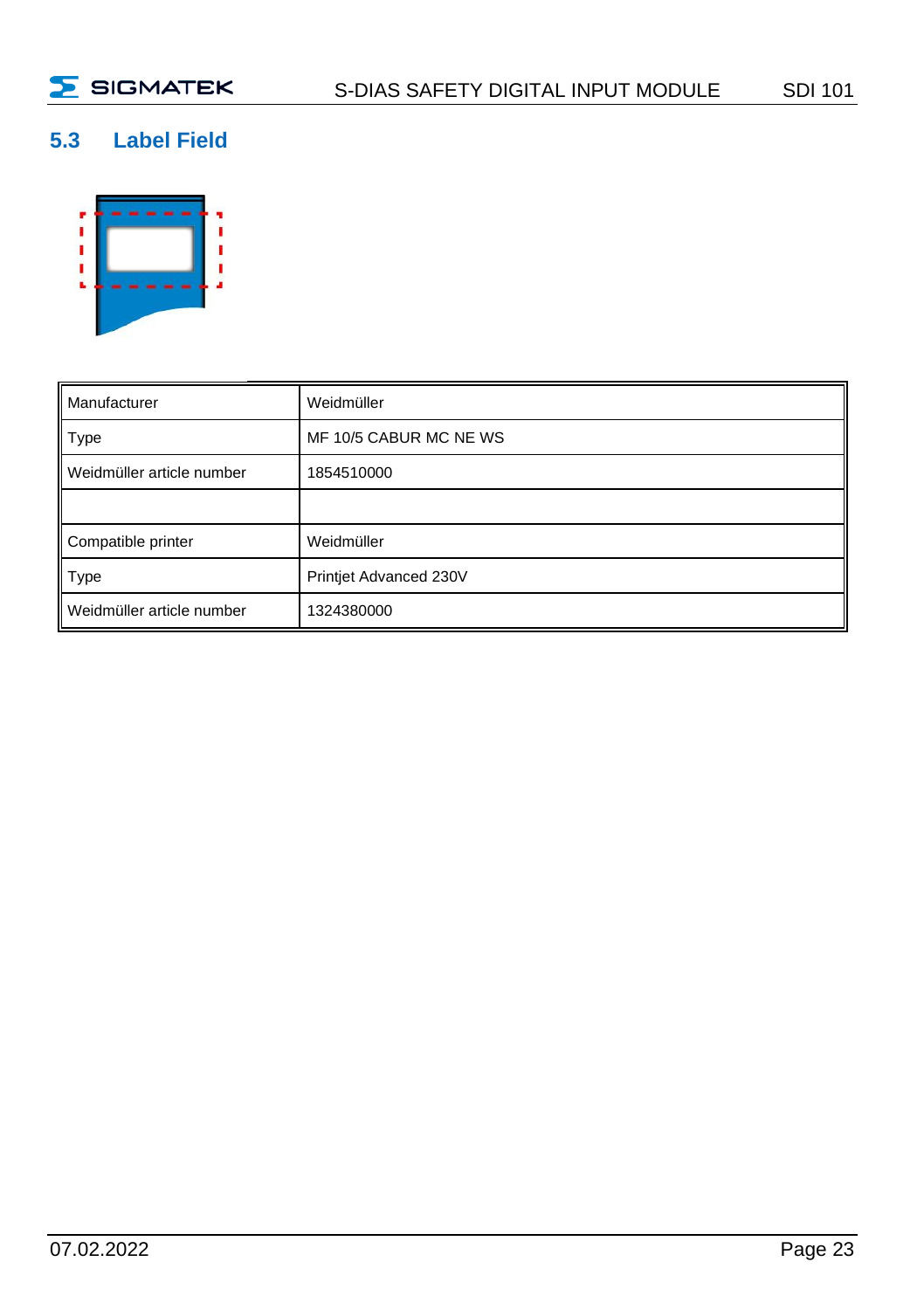

#### <span id="page-25-0"></span>**6 Wiring**

#### <span id="page-25-1"></span>**6.1 Wiring Example**

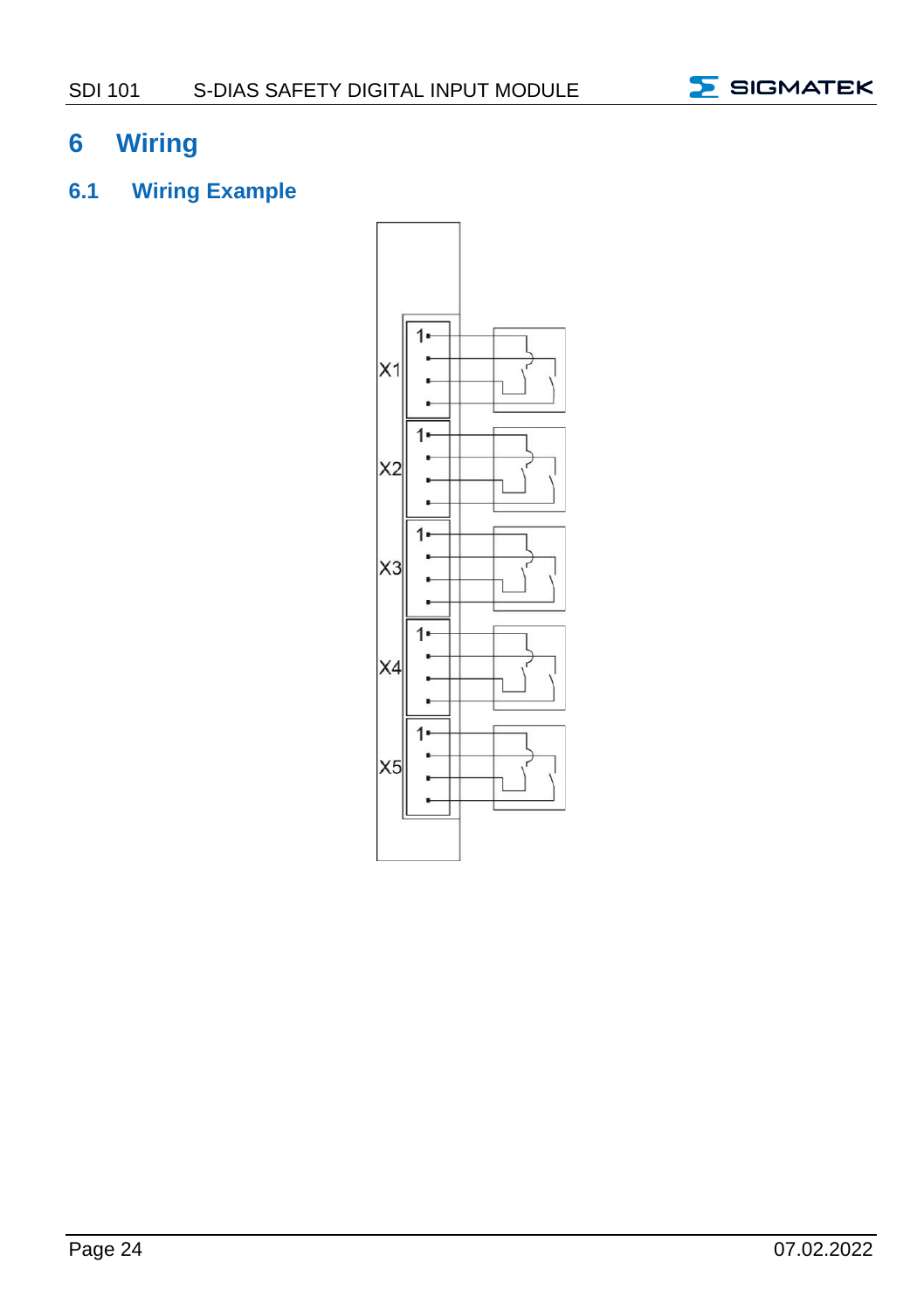#### <span id="page-26-0"></span>**6.2 Note**

The input filters, which suppress noise signals, allow operation in harsh environmental conditions. A careful wiring method is also recommended to ensure error-free function.

**The following installation guidelines should be observed:**

- Avoid parallel connections between input lines and load-bearing circuits.
- Protective circuits for all relays (RC networks or free-wheeling diodes)
- Correct wiring to ground

**The ground bus should be connected to the control cabinet when possible!**

**Si possible la terre doit être connectée à l'armoire de commande!**



The wiring and assembly must be performed when no voltage is applied!

Le câblage et l'installation ne doivent être effectués que sur un système hors tension !

#### **IMPORTANT:**

**The S-DIAS module CANNOT be connected or disconnected while voltage is applied!**

#### **IMPORTANT: Le module S-Dias NE PEUT PAS être inséré ou retiré sous tension.**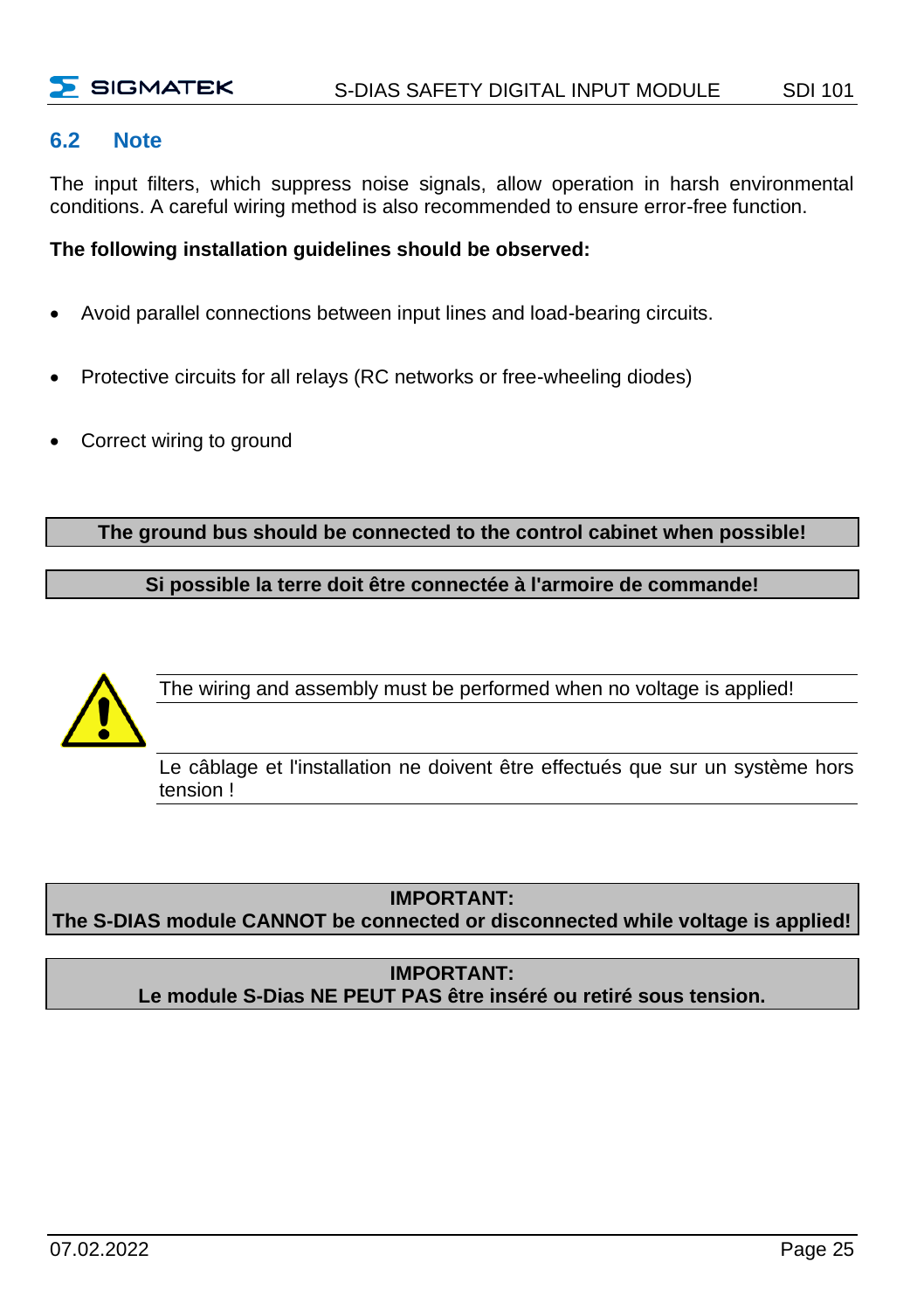

#### <span id="page-27-0"></span>**7 Mounting**

The S-DIAS modules are designed for installation into the control cabinet. To mount the modules a DIN-rail is required. The DIN rail must establish a conductive connection with the back wall of the control cabinet. The individual S-DIAS modules are mounted on the DIN rail as a block and secured with latches. The functional ground connection from the module to the DIN rail is made via the grounding clamp on the back of the S-DIAS modules. The modules must be mounted horizontally (module label up) with sufficient clearance between the ventilation slots of the S-DIAS module blocks and nearby components and/or the control cabinet wall. This is necessary for optimal cooling and air circulation, so that proper function up to the maximum operating temperature is ensured.

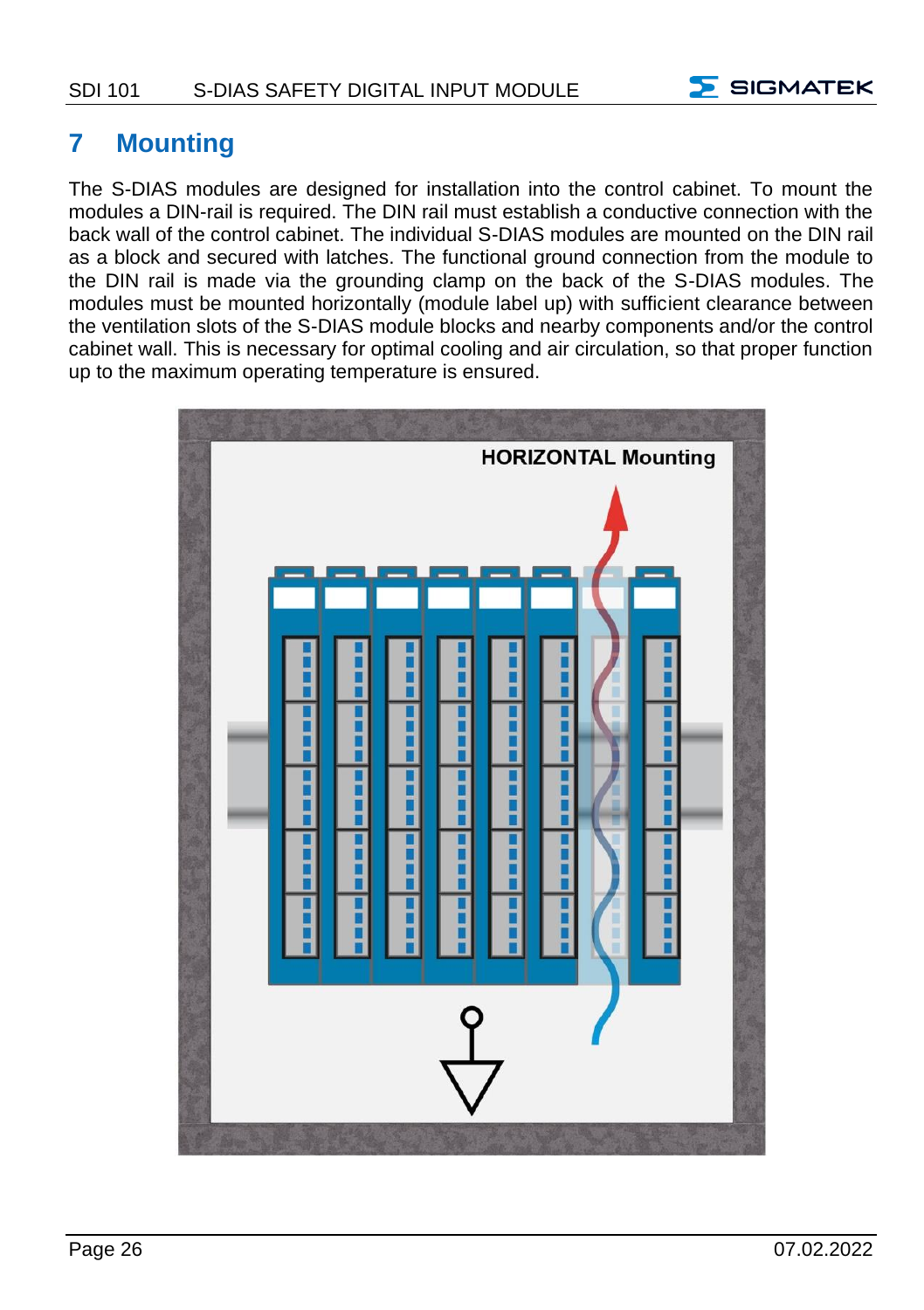Recommended minimum distances of the S-DIAS modules to the surrounding components or control cabinet wall:



a, b, c … distances in mm (inches)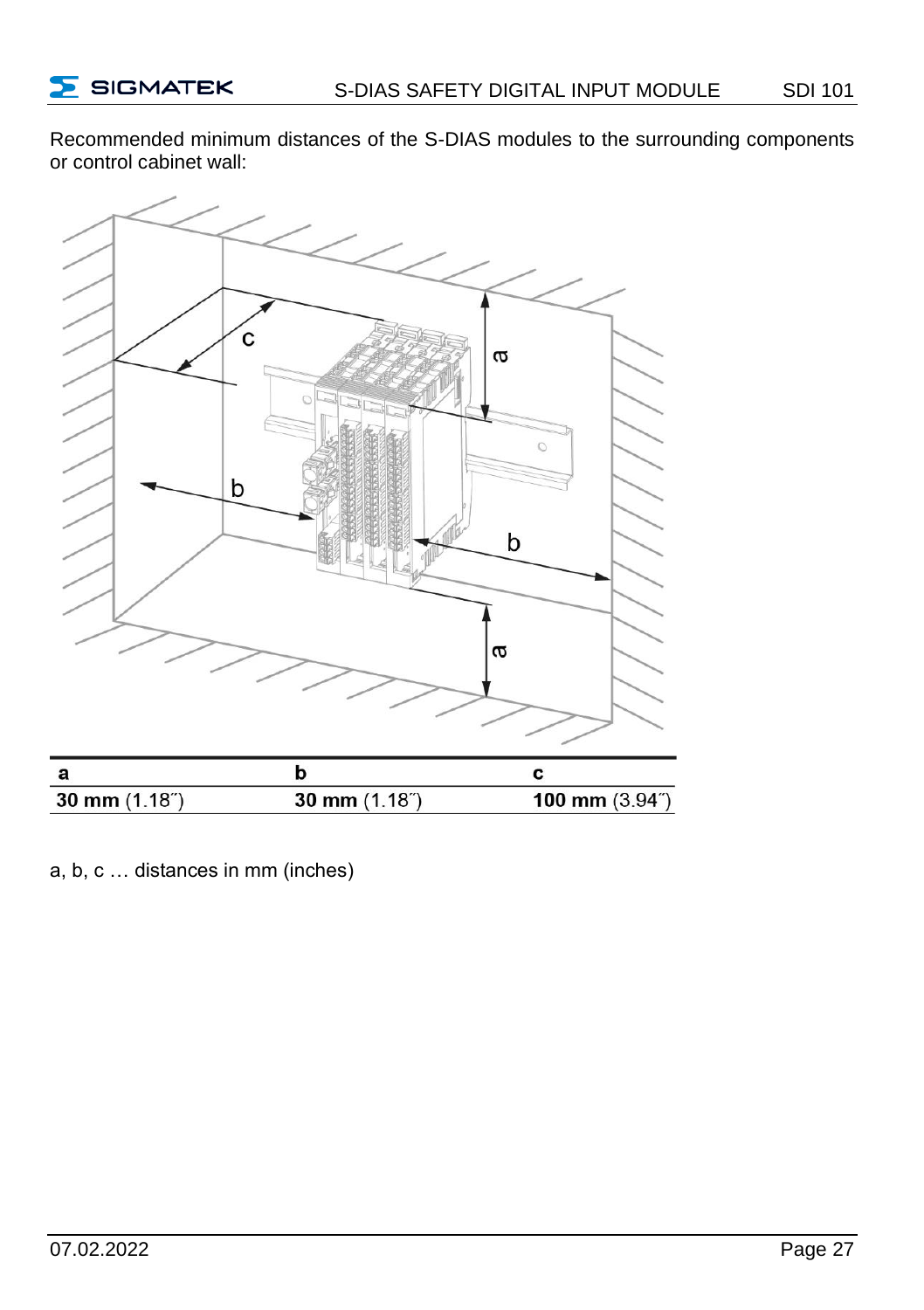

#### <span id="page-29-0"></span>**8 Disposal**

For the disposal of the product, the respective guidelines, possibly country-specific, must be observed and followed.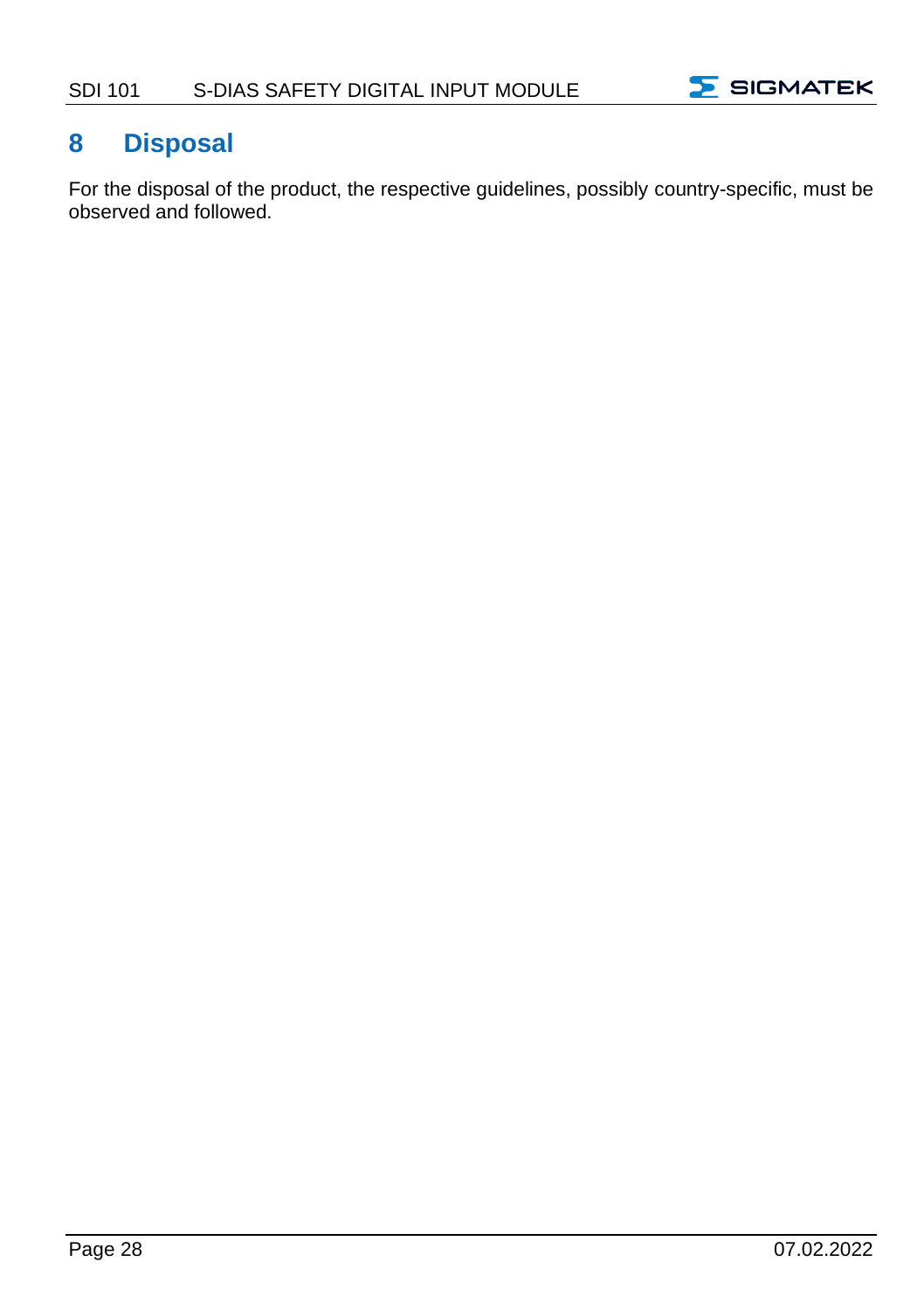

#### <span id="page-30-0"></span>**9 Hardware Class SDI101**

**Hardware Class SDI101 for the S-DIAS SDI101 Safety digital input module** 

```
B F SAFE_SDIAS:00, SDI101 (SDI1012)
Class State (ClassState) <-[]->
 \Theta Device ID (DeviceID) <-[]->
S Hardware Version (HwVersion) <-[]->
S Serial Number (SerialNo) <-[]->
S Safety number (SafetyNumber) <-[]->
R RetryCounter uC1 (RetryCounteruC1) <-[]->
R RetryCounter uC2 (RetryCounteruC2) <-[]->
QuitComError (QuitComError) <-[]->
Safe Input 1 (Safe_{n}Input1) < -[]\rightarrowSafe Input 2 (Safe_Input2) <-[]->
Safe Input 3 (Safe_{n}Input3) < -[]\rightarrowSafe Input 4 (Safe_Input4) <-[]->
Safe Input 5 (Safe_Input5) <-[]->
Safe Input 6 (Safe_Input6) <-[]->
Safe Input 7 (Safe_Input7) <-[]->
Safe Input 8 (Safe_Input8) <-[]->
Safe Input 9 (Safe_Input9) <-[]->
Safe Input 10 (Safe_1nput10) < -[] \rightarrowS SafeIOError (SafeIOError) <-[]->
ALARM:00, Empty
```
This hardware class is used to control the SDI 101 hardware module with 10 digital outputs. More information on the hardware can be found in the module documentation.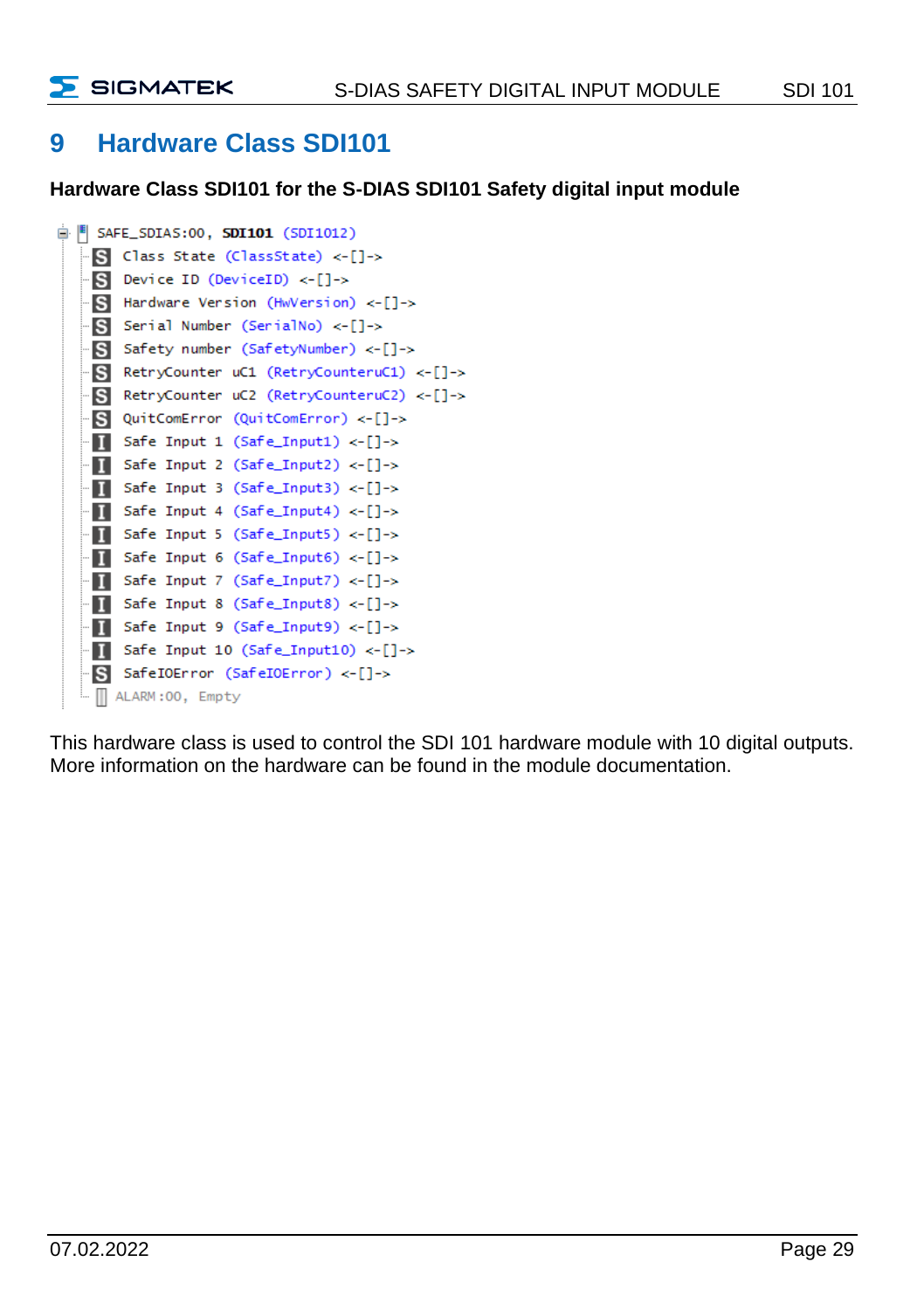

#### <span id="page-31-0"></span>**9.1 Interfaces**

#### <span id="page-31-1"></span>**9.1.1 Clients**

| SdiasSafetyIn The client must be connected to a save S-DIAS port, an "SdiasSafetyOut [x]"<br>server.                                                                                                                                                                                                                                                                                                                                                                                                                                                                                                                                             |
|--------------------------------------------------------------------------------------------------------------------------------------------------------------------------------------------------------------------------------------------------------------------------------------------------------------------------------------------------------------------------------------------------------------------------------------------------------------------------------------------------------------------------------------------------------------------------------------------------------------------------------------------------|
| <b>Place</b> The physical location of the hardware module is entered in this client. Up to<br>16 modules, 0 to 15, can be assigned.                                                                                                                                                                                                                                                                                                                                                                                                                                                                                                              |
| <b>Required</b> This client is active by default, which means that the S-DIAS hardware module<br>at this position is mandatory for the system and can under no circumstances<br>be disconnected or return an error. Otherwise, the entire hardware<br>deactivated. If the hardware module is missing or removed, an S-DIAS error<br>is triggered. If his client is initialized with 0, the hardware module located in<br>this position is not mandatory. This means that it doesn't have to be available<br>or error-free. However, which components identified as "not required" should<br>be selected with regard to the safety of the system. |

#### <span id="page-31-2"></span>**9.1.2 Servers**

|                                                                                                                                                                                                                          | <b>ClassState</b> This server shows the actual status of the hardware class. |  |  |  |  |
|--------------------------------------------------------------------------------------------------------------------------------------------------------------------------------------------------------------------------|------------------------------------------------------------------------------|--|--|--|--|
|                                                                                                                                                                                                                          | <b>DeviceD</b> The device ID of the hardware module is shown in this server. |  |  |  |  |
| <b>Hardware Version</b> Hardware version of the module in the format $16\#XXYY$ (e.g. $16\#0120 =$<br>version 1.20)<br>If 0 is shown here, the display of the hardware version is not supported by the<br>used firmware. |                                                                              |  |  |  |  |
| <b>SerialNo</b> The serial number of the hardware module is shown in this server.                                                                                                                                        |                                                                              |  |  |  |  |
| Safety Number Shows the unique Safety number of the module.                                                                                                                                                              |                                                                              |  |  |  |  |
| RetryCounteruC1 Shows the current number of retries by microprocessor 1.                                                                                                                                                 |                                                                              |  |  |  |  |
| $-1$                                                                                                                                                                                                                     | The operating system does not yet support reading the retry<br>counter.      |  |  |  |  |
|                                                                                                                                                                                                                          | RetryCounteruC2 Shows the current number of retries by microprocessor 2.     |  |  |  |  |
| $-1$                                                                                                                                                                                                                     | The operating system does not yet support reading the retry<br>counter.      |  |  |  |  |
|                                                                                                                                                                                                                          |                                                                              |  |  |  |  |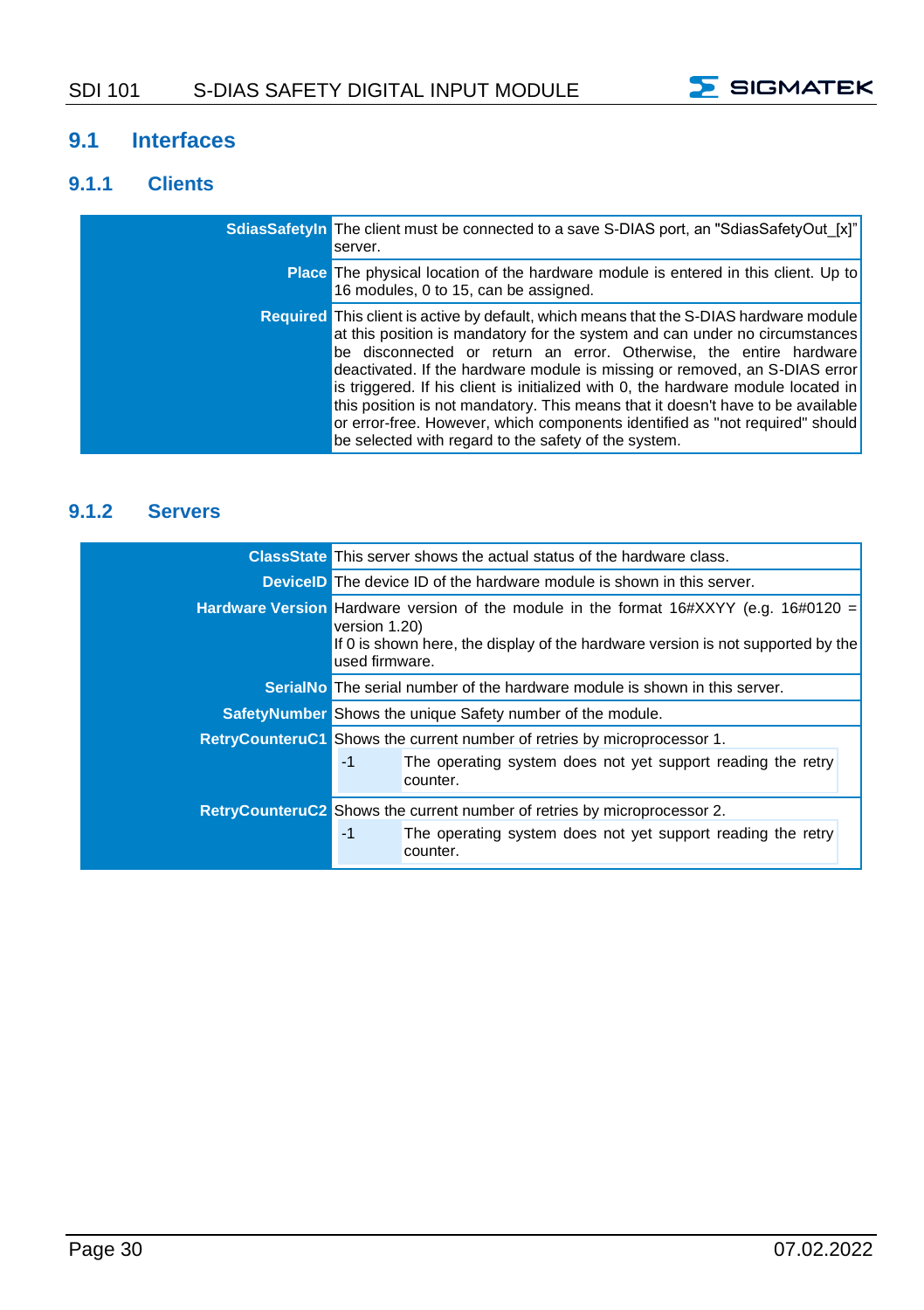

| <b>QuitComError</b> A communication error is canceled by writing to this server. If the safety dlm<br>is used, the dlm can also cancel other errors starting with version 6.<br>The canceling of errors is forwarded to the Safety CPU and canceled with all<br>other errors in the Safety CPU.<br>Caution!<br>Canceling can activate safety outputs and thereby lead to unexpected<br>responses from machine elements. |                                                                                                                     |  |  |  |
|-------------------------------------------------------------------------------------------------------------------------------------------------------------------------------------------------------------------------------------------------------------------------------------------------------------------------------------------------------------------------------------------------------------------------|---------------------------------------------------------------------------------------------------------------------|--|--|--|
| If this function is provided through the visualization, a corresponding warning<br>should be displayed.<br>The server shows the status of the cancellation:                                                                                                                                                                                                                                                             |                                                                                                                     |  |  |  |
| $\mathfrak{p}$                                                                                                                                                                                                                                                                                                                                                                                                          | Busy canceling error                                                                                                |  |  |  |
| 1                                                                                                                                                                                                                                                                                                                                                                                                                       | Busy canceling communication error                                                                                  |  |  |  |
| $\Omega$                                                                                                                                                                                                                                                                                                                                                                                                                | Ready                                                                                                               |  |  |  |
| $-1$                                                                                                                                                                                                                                                                                                                                                                                                                    | Error creating Safety statement via dlm                                                                             |  |  |  |
| $-2$                                                                                                                                                                                                                                                                                                                                                                                                                    | Deactivation of user input request failed.                                                                          |  |  |  |
| $-3$                                                                                                                                                                                                                                                                                                                                                                                                                    | Selection of module via Safety number failed                                                                        |  |  |  |
| $-4$                                                                                                                                                                                                                                                                                                                                                                                                                    | Error during connection set-up with module via dlm (the<br>SafetyDesigner cannot be online while canceling errors!) |  |  |  |
| $-5$                                                                                                                                                                                                                                                                                                                                                                                                                    | Error canceling in the module failed                                                                                |  |  |  |
| $-6$                                                                                                                                                                                                                                                                                                                                                                                                                    | Remove the Safety statement via dlm failed                                                                          |  |  |  |
|                                                                                                                                                                                                                                                                                                                                                                                                                         | Safe_Input[1-10] Status of safe digital inputs 1 to 10.                                                             |  |  |  |
| SafelOError Shows which safe inputs are in error mode with a bit code<br>E.g.: Bit0 = input 1, Bit1 = input 2,                                                                                                                                                                                                                                                                                                          |                                                                                                                     |  |  |  |

#### <span id="page-32-0"></span>**9.1.3 Communication Interfaces**

|  | <b>ALARM</b> | Downlink | With this downlink the corresponding alarm class can be placed via the<br>I hardware editor. |
|--|--------------|----------|----------------------------------------------------------------------------------------------|
|--|--------------|----------|----------------------------------------------------------------------------------------------|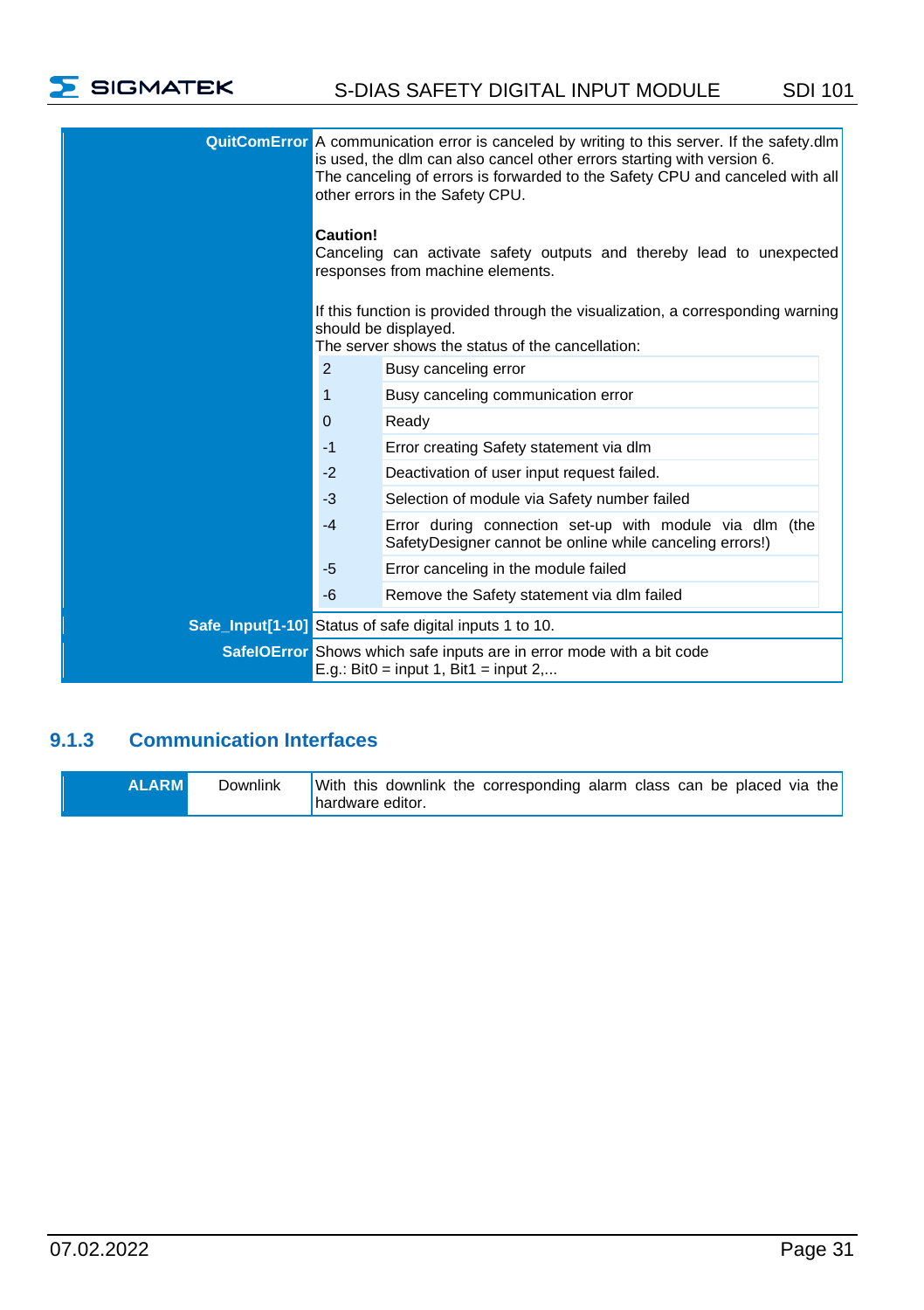

#### <span id="page-33-0"></span>**9.2 Example**

| NyControl<br>terControl1                   | eronManager<br>VerenManager 21 |                        | V10211            |                   | SCP011                |                         |  | SDM 011       |                 |  |
|--------------------------------------------|--------------------------------|------------------------|-------------------|-------------------|-----------------------|-------------------------|--|---------------|-----------------|--|
| Control<br>RtDebug                         | o HwControl                    | Control                | Varanin           | State             | Sdiasin               | ClassState              |  | SciasSafetvin | ClassState      |  |
| SafetyDomainTimeout<br>State <sup>23</sup> | /erenManagerTime<br>1000000    | State                  | hen ired          | Online            |                       | Deviceible <sup>4</sup> |  |               | DeviceID        |  |
| ÷.<br><b>DiasMaster</b>                    | VaranManagerNr                 | ManagerOn @ @          | <b>UserAction</b> | Release @ *       | Required              | FPGAVersion & *         |  | tequired      | SerialNo        |  |
| SafetyState & *                            | PreventManagerError            | Release<br>m +         | SerNnValidation   | DeviceAddress 44  | &ddfinnelSPDOs        | SerialNo 4+             |  |               | SafetyNumber    |  |
|                                            | <b>IsoStartPoint</b>           | RetryCounter <b>△●</b> | Transparent       | VendorD @ *       | ServerLindateTime     | RetryCounter 4          |  |               | Safe Input1     |  |
|                                            | <b>IRQTaskTime</b>             | IsoVaranTime           |                   | DeviceD di +      | ActivateFastUnsafelOs | LEDControl              |  |               | Safe_Input2     |  |
|                                            | <b>IsAlsoClient</b>            | AsyVaranTime <b>△●</b> |                   | SerialNo &        |                       | SafetyState 4           |  |               | Safe Input3 [A] |  |
|                                            |                                |                        |                   |                   |                       |                         |  |               |                 |  |
|                                            | SuperiorSystemTime             | Act RiTime 0 ·         |                   | RetryCounter      |                       | RunState C +            |  |               | Safe Input4     |  |
|                                            | SafetylsoMemRead               | Min_RtTime             |                   | ValidateSerNo     |                       | ServiceMode 4           |  |               | Safe_Input5     |  |
|                                            | SafetylsoMemWirke              | Max RtTime             |                   | FirmwareVersion   |                       | ErrorState & *          |  |               | Safe Input      |  |
|                                            | SafetyAsyMemRead               | Act_RtCalTime D        |                   | SciasState        |                       | QuitComError            |  |               | Safe_Input7     |  |
|                                            |                                |                        |                   |                   |                       |                         |  |               |                 |  |
|                                            | Safety AsyMerri/Wite           | Min RtCollTime 4       |                   | SciesRetryCounter |                       | Financiare Version 4    |  |               | Safe_Input8     |  |
|                                            |                                | Max_RtCallTime         |                   | SdasOut           |                       | SafetyNumber 4          |  |               | Safe Input9     |  |
|                                            |                                |                        |                   |                   |                       |                         |  |               |                 |  |
|                                            |                                | Superior SystemOP      |                   | Varano            |                       | DesignerPriName         |  |               | Safe Input10    |  |
|                                            |                                | VaranOut 1             |                   |                   |                       | DesignerPriRev          |  |               | SafelOError     |  |
|                                            |                                |                        |                   |                   |                       |                         |  |               |                 |  |
|                                            |                                | VaranOut 2             |                   |                   |                       | FastUnsafelnput         |  |               |                 |  |
|                                            |                                | SafetyMemState         |                   |                   |                       | FastUnsafeOutputs       |  |               |                 |  |
|                                            |                                |                        |                   |                   |                       |                         |  |               |                 |  |
|                                            |                                | SafetylsoRdMemUs.      |                   |                   |                       | SdiasSafetyOut          |  |               |                 |  |
|                                            |                                |                        |                   |                   |                       |                         |  |               |                 |  |
|                                            |                                | SafetylsoWitMemUs      |                   |                   |                       | CanOL                   |  |               |                 |  |
|                                            |                                |                        |                   |                   |                       |                         |  |               |                 |  |
|                                            |                                | Safety AsyRoMemL       |                   |                   |                       |                         |  |               |                 |  |
|                                            |                                |                        |                   |                   |                       |                         |  |               |                 |  |
|                                            |                                |                        |                   |                   |                       |                         |  |               |                 |  |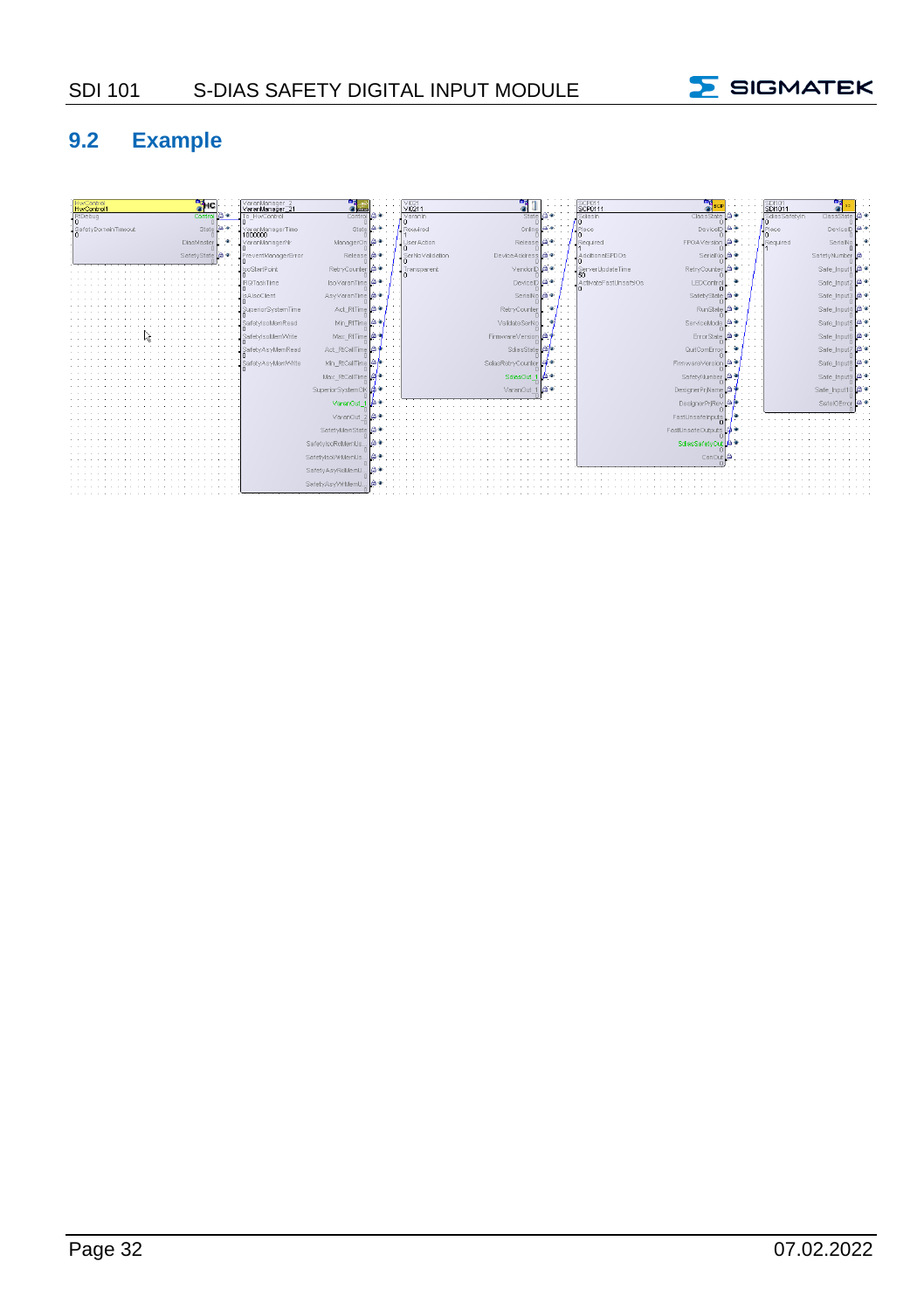## **Documentation Changes**

| Change date | Affected<br>page(s) | Chapter                                                                     | <b>Note</b>                                                                    |
|-------------|---------------------|-----------------------------------------------------------------------------|--------------------------------------------------------------------------------|
| 11.02.2014  | 14                  | 5 Connector Layout                                                          | Changed image                                                                  |
|             | 15                  | 5.2 Applicable Connectors                                                   | Connection capacity added                                                      |
|             |                     |                                                                             | French notes added                                                             |
| 03.03.2014  | 16                  | 5 Connector Layout                                                          | Changed image                                                                  |
|             | 17                  | 5.1 Status LEDs                                                             | Changed/expanded Status LEDs table                                             |
| 01.04.2014  | 20                  | 7 Mounting                                                                  | Text updated                                                                   |
| 23.05.2014  | 10                  | 2.3 Compatibility                                                           | Added chapter                                                                  |
| 08.09.2014  | 14                  | 3.5 Miscellaneous                                                           | <b>Added Standard</b>                                                          |
| 30.01.2015  | 19                  | 6.2 Note                                                                    | Added note concerning connecting the S-DIAS<br>module while voltage is applied |
| 26.03.2015  | 17                  | 5.2 Applicable Connectors                                                   | Added connections                                                              |
| 07.05.2015  |                     |                                                                             | New writing: EN ISO 13849-1/-2                                                 |
| 18.05.2015  | 14                  | 3.6 Environmental Conditions                                                | Expanded vibration resistance                                                  |
| 04.08.2015  |                     |                                                                             | Info Cover Translation from German added                                       |
| 17.12.2015  | 10                  | 2.2 Safety-Relevant<br>Parameters                                           | Safety level added                                                             |
| 28.04.2016  | 21                  | 7 Mounting                                                                  | Graphics distances                                                             |
| 13.03.2017  | 12                  | 3.2 Signal Output<br>Specifications for Cross-<br><b>Circuit Detection</b>  | Note added                                                                     |
| 17.08.2017  | 14                  | 3.6 Environmental Conditions                                                | <b>Pollution Degree</b>                                                        |
|             | 17                  | 5.2 Applicable Connectors                                                   | Sleeve length added<br>Added info regarding ultrasonically welded strands      |
| 18.10.2017  | 18                  | 5.3 Label Field                                                             | Added chapter                                                                  |
|             | 22                  | 7 Mounting                                                                  | Graphic replaced                                                               |
| 05.10.2018  |                     | 3.2 Specifications for Cross-<br><b>Circuit Detection Signal</b><br>Outputs | Note for cable capacitance and for cable resistance<br>added                   |